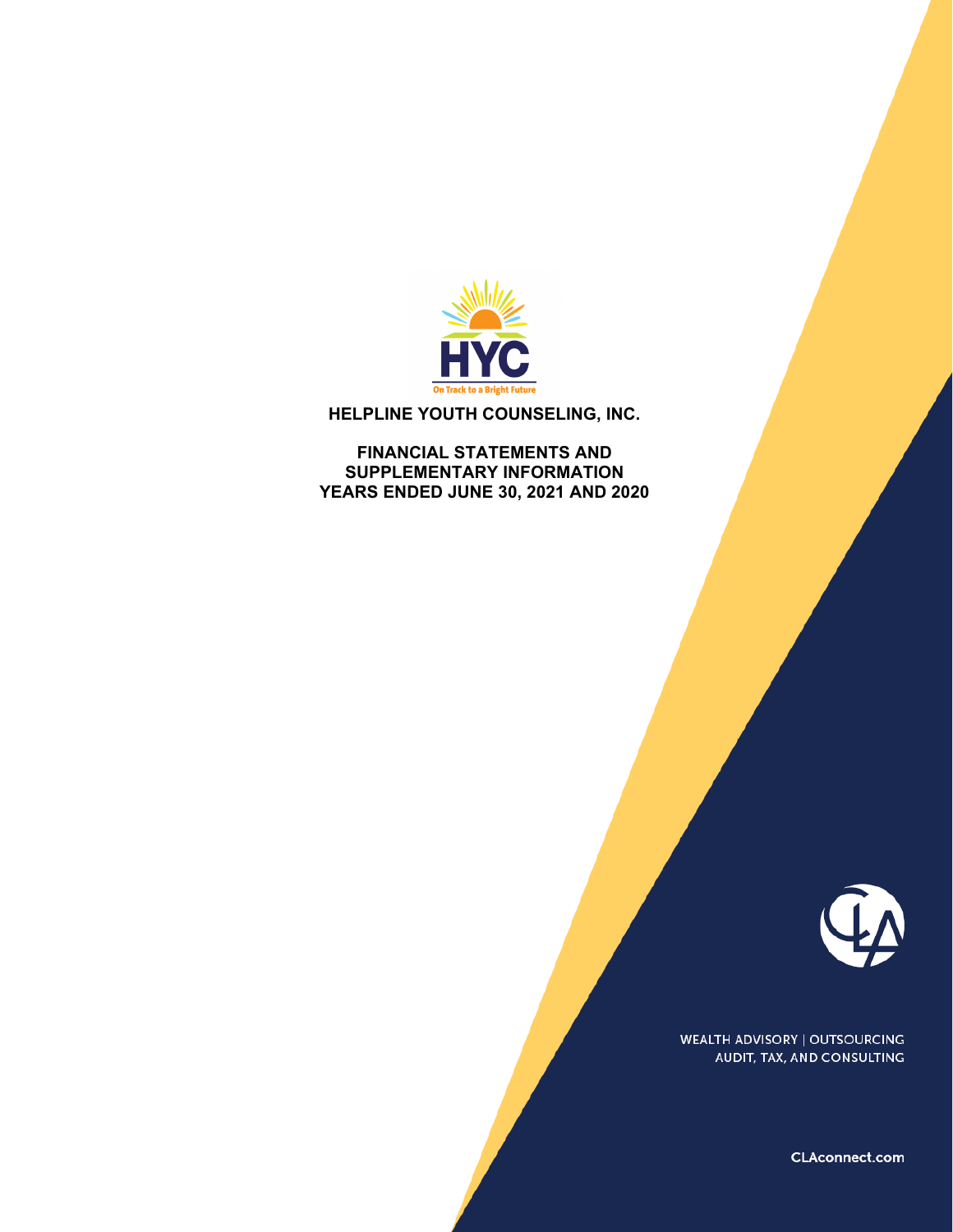### **HELPLINE YOUTH COUNSELING, INC. TABLE OF CONTENTS YEARS ENDED JUNE 30, 2021 AND 2020**

| <b>INDEPENDENT AUDITORS' REPORT</b>                                                                                                                                                                                                                     | 1            |
|---------------------------------------------------------------------------------------------------------------------------------------------------------------------------------------------------------------------------------------------------------|--------------|
| <b>FINANCIAL STATEMENTS</b>                                                                                                                                                                                                                             |              |
| <b>STATEMENTS OF FINANCIAL POSITION</b>                                                                                                                                                                                                                 | $\mathbf{3}$ |
| STATEMENTS OF ACTIVITIES AND CHANGE IN NET ASSETS                                                                                                                                                                                                       | 4            |
| <b>STATEMENTS OF FUNCTIONAL EXPENSES</b>                                                                                                                                                                                                                | 6            |
| <b>STATEMENTS OF CASH FLOWS</b>                                                                                                                                                                                                                         | 8            |
| <b>NOTES TO FINANCIAL STATEMENTS</b>                                                                                                                                                                                                                    | 9            |
| <b>SUPPLEMENTARY INFORMATION</b>                                                                                                                                                                                                                        |              |
| <b>INDEPENDENT AUDITORS' REPORT ON INTERNAL CONTROL OVER</b><br><b>FINANCIAL REPORTING AND ON COMPLIANCE AND OTHER MATTERS</b><br><b>BASED ON AN AUDIT OF FINANCIAL STATEMENTS PERFORMED IN</b><br><b>ACCORDANCE WITH GOVERNMENT AUDITING STANDARDS</b> | 18           |
| <b>INDEPENDENT AUDITORS' REPORT ON COMPLIANCE FOR EACH</b><br><b>MAJOR FEDERAL PROGRAM; REPORT ON INTERNAL CONTROL OVER</b><br><b>COMPLIANCE; AND REPORT ON SCHEDULE OF EXPENDITURES OF</b><br>FEDERAL AWARDS REQUIRED BY THE UNIFORM GUIDANCE          | 20           |
| <b>SCHEDULE OF EXPENDITURES OF FEDERAL AWARDS</b>                                                                                                                                                                                                       | 22           |
| NOTES TO THE SCHEDULE OF EXPENDITURES OF FEDERAL AWARDS                                                                                                                                                                                                 | 23           |
| <b>SCHEDULE OF FINDINGS AND QUESTIONED COSTS</b>                                                                                                                                                                                                        | 24           |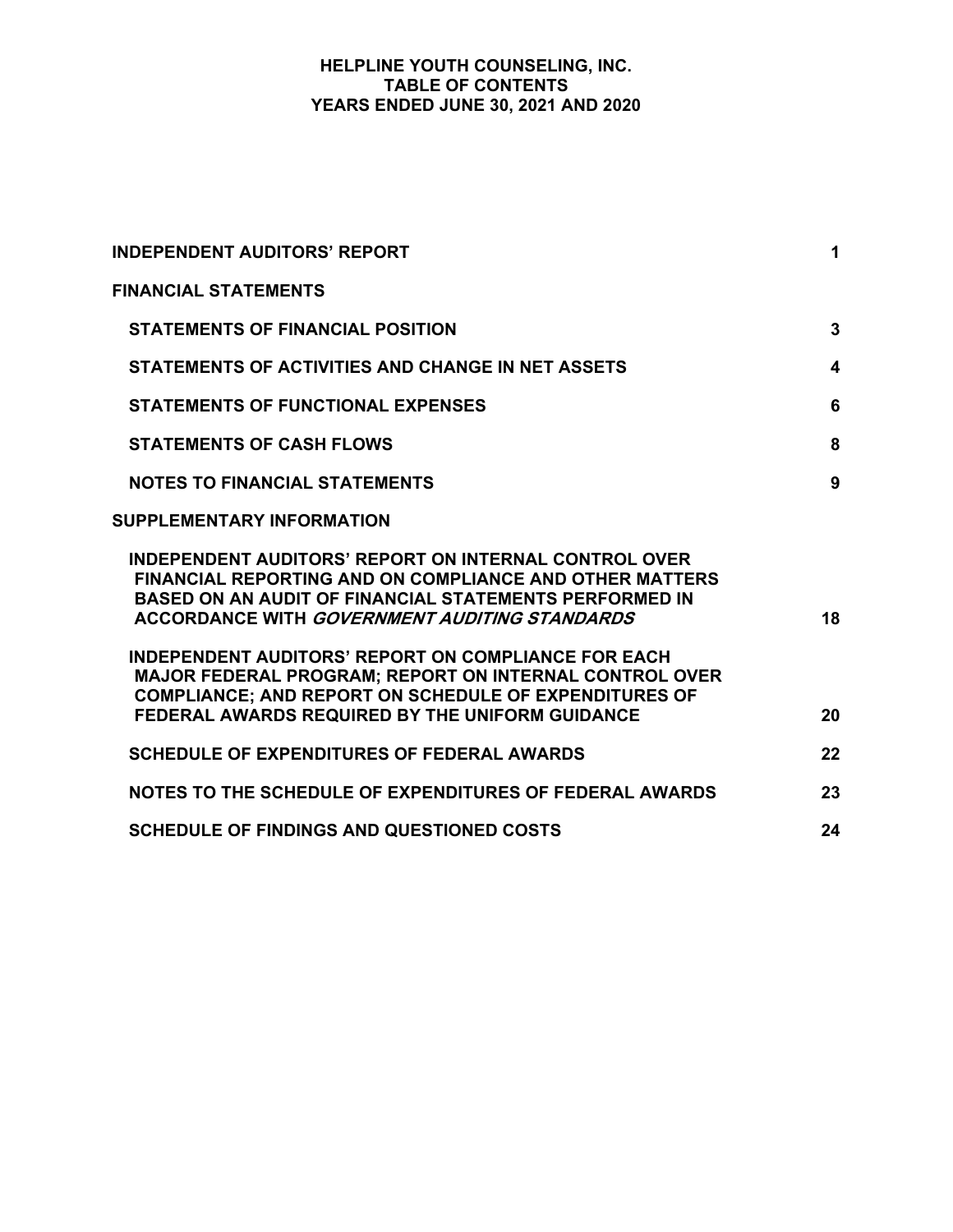

**CliftonLarsonAllen LLP CLAconnect.com**

# **INDEPENDENT AUDITORS' REPORT**

Board of Directors Helpline Youth Counseling, Inc. Whittier, California

We have audited the accompanying financial statements of Helpline Youth Counseling, Inc. (a California nonprofit corporation), which comprise the statements of financial position as of June 30, 2021 and 2020, and the related statements of activities and change in net assets, functional expenses, and cash flows for the years then ended, and the related notes to the financial statements.

# *Management's Responsibility for the Financial Statements*

Management is responsible for the preparation and fair presentation of these financial statements in accordance with accounting principles generally accepted in the United States of America; this includes the design, implementation, and maintenance of internal control relevant to the preparation and fair presentation of financial statements that are free from material misstatement, whether due to fraud or error.

## *Auditor's Responsibility*

Our responsibility is to express an opinion on these financial statements based on our audits. We conducted our audits in accordance with auditing standards generally accepted in the United States of America and the standards applicable to financial audits contained in *Government Auditing Standards*, issued by the Comptroller General of the United States. Those standards require that we plan and perform the audits to obtain reasonable assurance about whether the financial statements are free from material misstatement.

An audit involves performing procedures to obtain audit evidence about the amounts and disclosures in the financial statements. The procedures selected depend on the auditor's judgment, including the assessment of the risks of material misstatement of the financial statements, whether due to fraud or error. In making those risk assessments, the auditor considers internal control relevant to the entity's preparation and fair presentation of the financial statements in order to design audit procedures that are appropriate in the circumstances, but not for the purpose of expressing an opinion on the effectiveness of the entity's internal control. Accordingly, we express no such opinion. An audit also includes evaluating the appropriateness of accounting policies used and the reasonableness of significant accounting estimates made by management, as well as evaluating the overall presentation of the financial statements.

We believe that the audit evidence we have obtained is sufficient and appropriate to provide a basis for our audit opinion.



CLA is an independent member of Nexia International, a leading, global network of independent accounting and consulting firms. See nexia.com/member‐firm‐disclaimer for details.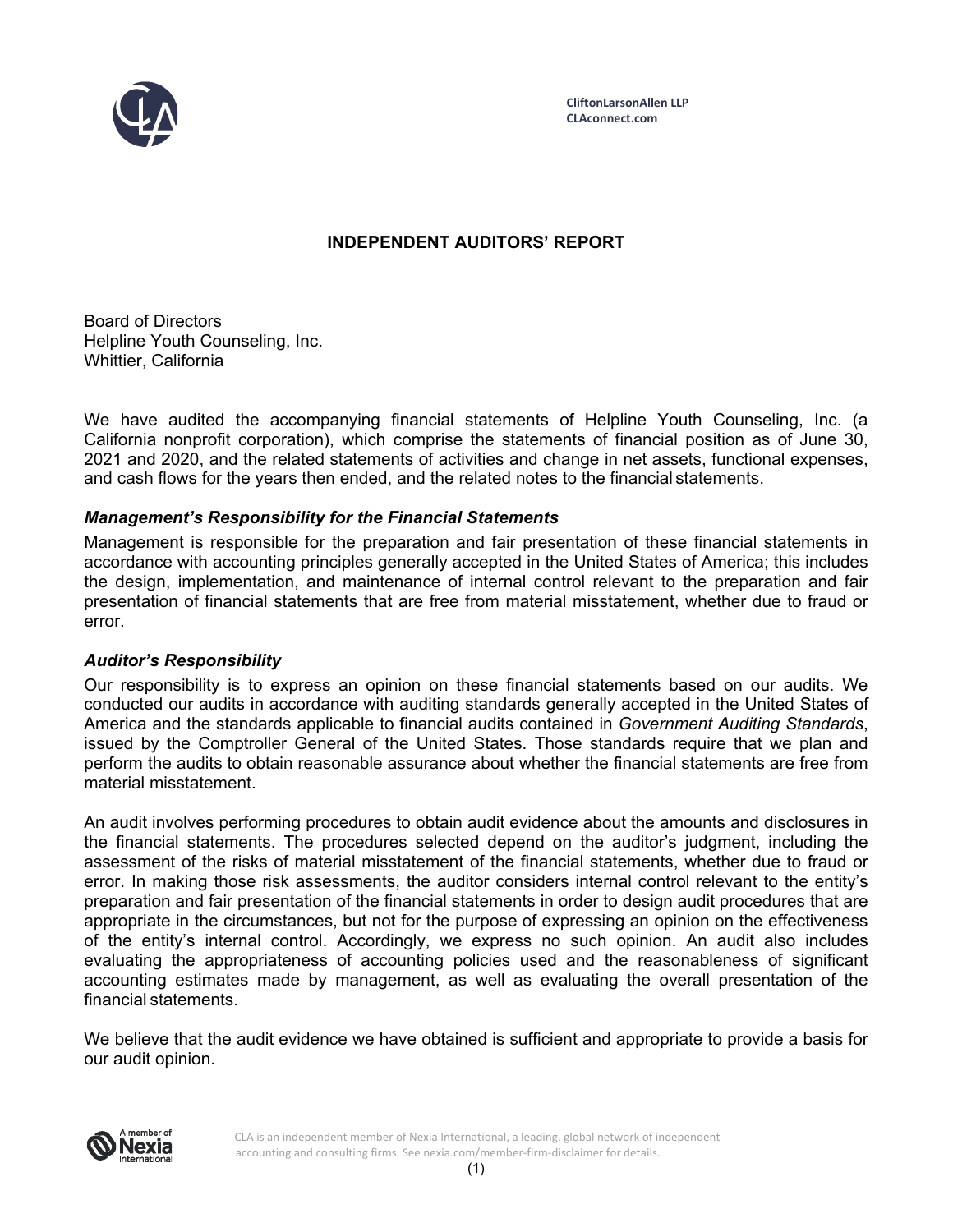## *Opinion*

In our opinion, the financial statements referred to above present fairly, in all material respects, the financial position of Helpline Youth Counseling, Inc. as of June 30, 2021 and 2020, and the changes in its net assets and its cash flows for the years then ended, in accordance with accounting principles generally accepted in the United States of America.

## *Other Matters*

Our audit was conducted for the purpose of forming an opinion on the financial statements as a whole. The accompanying schedule of expenditures of federal awards, as required by Title 2 *U.S. Code of Federal Regulations Part 200, Uniform Administrative Requirements, Cost Principles, and Audit Requirements for Federal Awards*, is presented for purposes of additional analysis and is not a required part of the financial statements. Such information is the responsibility of management and was derived from and relates directly to the underlying accounting and other records used to prepare the financial statements. The information has been subjected to the auditing procedures applied in the audit of the financial statements and certain additional procedures, including comparing and reconciling such information directly to the underlying accounting and other records used to prepare the financial statements or to the financial statements themselves, and other additional procedures in accordance with auditing standards generally accepted in the United States of America. In our opinion, the information is fairly stated, in all material respects, in relation to the financial statements as a whole.

# **Other Reporting Required by Government Auditing Standards**

In accordance with *Government Auditing Standards*, we have also issued our report dated January 28, 2022 on our consideration of Helpline Youth Counseling, Inc.'s internal control over financial reporting and on our tests of its compliance with certain provisions of laws, regulations, contracts, and grant agreements and other matters. The purpose of that report is solely to describe the scope of our testing of internal control over financial reporting and compliance and the results of that testing, and not to provide an opinion on the effectiveness of Helpline Youth Counseling, Inc.'s internal control over financial reporting or on compliance. That report is an integral part of an audit performed in accordance with *Government Auditing Standards* in considering Helpline Youth Counseling, Inc.'s internal control over financial reporting and compliance.

Viifton Larson Allen LLP

**CliftonLarsonAllen LLP** 

Pasadena, California January 28, 2022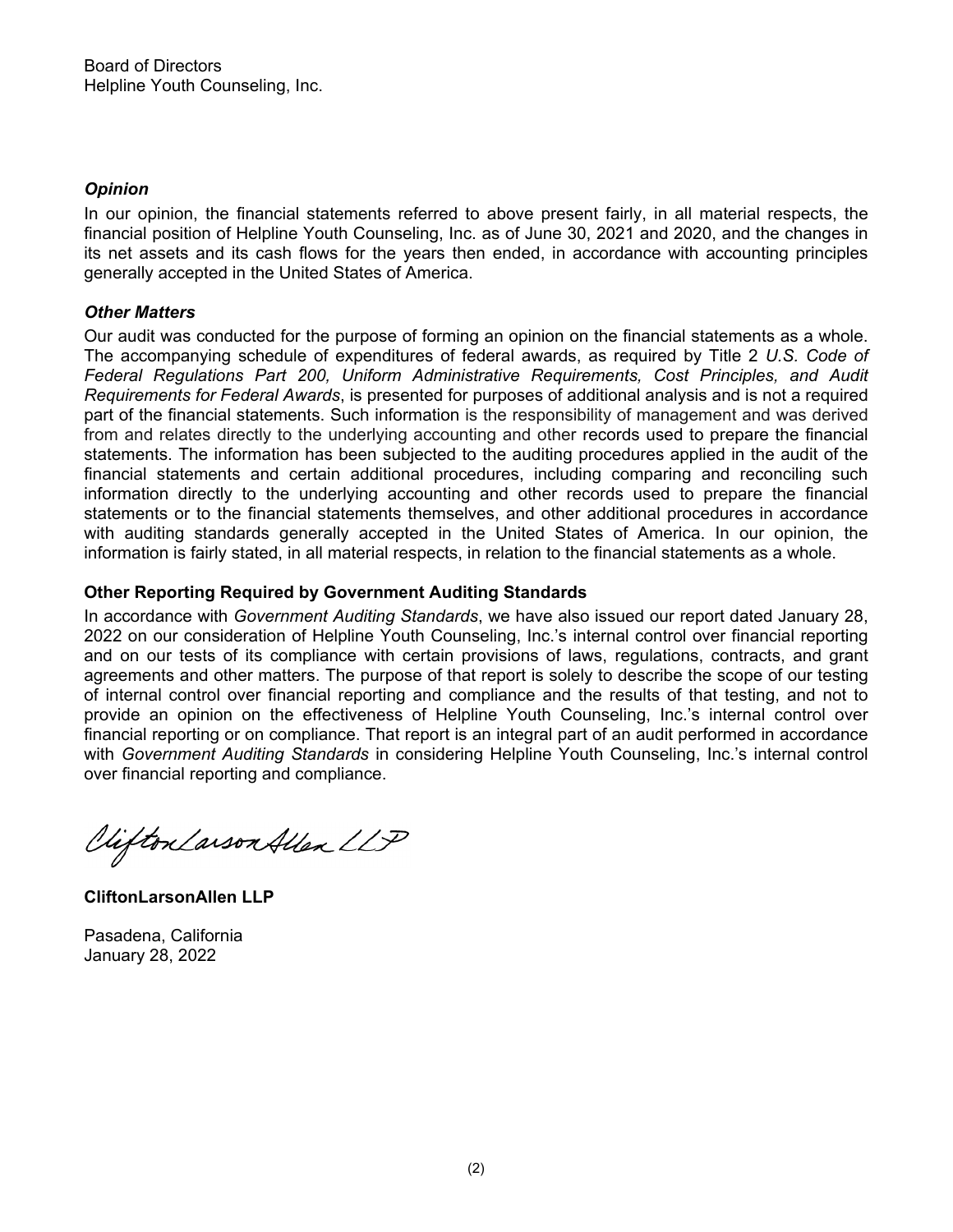## **HELPLINE YOUTH COUNSELING, INC. STATEMENTS OF FINANCIAL POSITION JUNE 30, 2021 AND 2020**

|                                           | 2021              | 2020            |
|-------------------------------------------|-------------------|-----------------|
| <b>ASSETS</b>                             |                   |                 |
| <b>CURRENT ASSETS</b>                     |                   |                 |
| Cash and Cash Equivalents                 | \$<br>1,444,104   | \$<br>2,047,991 |
| Contributions Receivable, Net             | 1,685,881         | 900,771         |
| Prepaid Expenses and Other Assets         | 103,855           | 104,211         |
| <b>Total Current Assets</b>               | 3,233,840         | 3,052,973       |
| <b>NONCURRENT ASSETS</b>                  |                   |                 |
| Property and Equipment, Net               | 135,352           | 79,059          |
| Deposits                                  | 13,340            | 11,302          |
| <b>Total Noncurrent Assets</b>            | 148,692           | 90,361          |
| <b>Total Assets</b>                       | 3,382,532<br>- \$ | \$<br>3,143,334 |
| <b>LIABILITIES AND NET ASSETS</b>         |                   |                 |
| <b>CURRENT LIABILITIES</b>                |                   |                 |
| <b>Accounts Payable</b>                   | \$<br>97,775      | \$<br>65,467    |
| <b>Accrued Expenses</b>                   | 670,551           | 483,351         |
| <b>Contract Advances and Deposits</b>     | 19,670            | 13,640          |
| PPP Loan                                  | 705,221           |                 |
| <b>Total Current Liabilities</b>          | 1,493,217         | 562,458         |
| <b>NONCURRENT LIABILITIES</b>             |                   |                 |
| PPP Loan                                  |                   | 1,024,075       |
| <b>Total Liabilities</b>                  | 1,493,217         | 1,586,533       |
| <b>COMMITMENTS AND CONTINGENCIES</b>      |                   |                 |
| <b>NET ASSETS</b>                         |                   |                 |
| <b>Without Donor Restrictions</b>         |                   |                 |
| Undesignated                              | 1,273,109         | 863,741         |
| <b>Board-Designated Operating Reserve</b> | 186,387           | 181,235         |
| Total                                     | 1,459,496         | 1,044,976       |
| <b>With Donor Restrictions</b>            | 429,819           | 511,825         |
| <b>Total Net Assets</b>                   | 1,889,315         | 1,556,801       |
| <b>Total Liabilities and Net Assets</b>   | 3,382,532<br>-5   | \$<br>3,143,334 |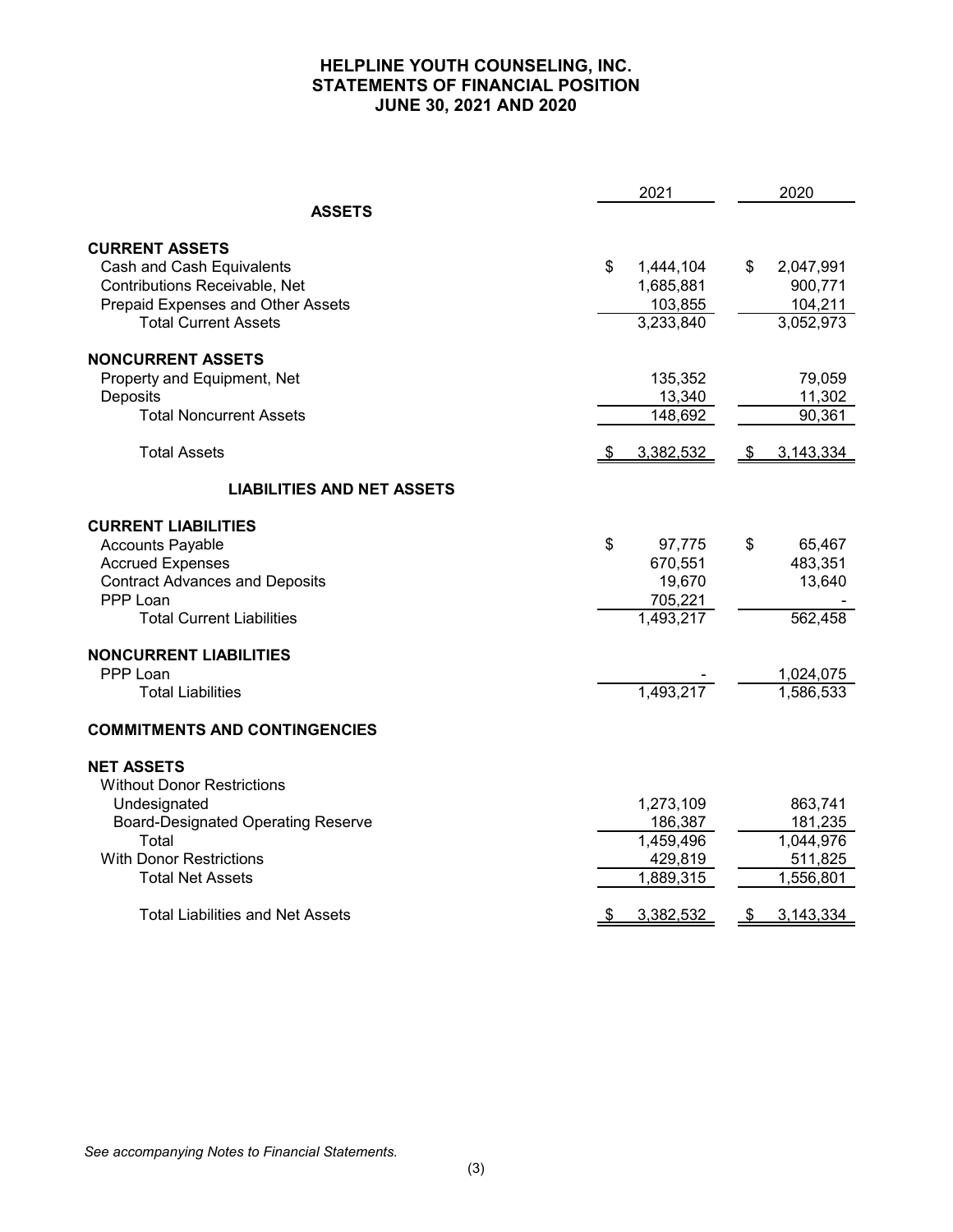## **HELPLINE YOUTH COUNSELING, INC. STATEMENT OF ACTIVITIES AND CHANGE IN NET ASSETS YEAR ENDED JUNE 30, 2021**

|                                                | <b>Without Donor</b><br><b>With Donor</b><br><b>Restrictions</b><br><b>Restrictions</b> |    |            |    |           |  |
|------------------------------------------------|-----------------------------------------------------------------------------------------|----|------------|----|-----------|--|
| <b>SUPPORT AND REVENUE</b>                     |                                                                                         |    |            |    | Total     |  |
| <b>Governmental Contributions</b>              | \$<br>7,950,956                                                                         | \$ |            | \$ | 7,950,956 |  |
| <b>Grants and Contributions</b>                | 117,230                                                                                 |    | 571,007    |    | 688,237   |  |
| <b>Management Fees</b>                         | 207,000                                                                                 |    |            |    | 207,000   |  |
| Fundraising Events, Net of Expenses of \$9,904 | 26,414                                                                                  |    |            |    | 26,414    |  |
| In-Kind Contributions                          |                                                                                         |    |            |    |           |  |
|                                                | 39,843                                                                                  |    |            |    | 39,843    |  |
| Interest Income                                | 745                                                                                     |    |            |    | 745       |  |
| Miscellaneous                                  | 106                                                                                     |    |            |    | 106       |  |
| <b>Gain from Debt Forgiveness</b>              | 318,854                                                                                 |    |            |    | 318,854   |  |
| Net Assets Released from Restriction           | 653,013                                                                                 |    | (653, 013) |    |           |  |
| <b>Total Support and Revenue</b>               | 9,314,161                                                                               |    | (82,006)   |    | 9,232,155 |  |
| <b>EXPENSES</b>                                |                                                                                         |    |            |    |           |  |
| <b>Program Services</b>                        | 7,644,956                                                                               |    |            |    | 7,644,956 |  |
| <b>Support Services</b>                        | 1,062,094                                                                               |    |            |    | 1,062,094 |  |
| <b>Fundraising and Donations</b>               | 192,591                                                                                 |    |            |    | 192,591   |  |
| <b>Total Expenses</b>                          | 8,899,641                                                                               |    |            |    | 8,899,641 |  |
| <b>CHANGE IN NET ASSETS</b>                    | 414,520                                                                                 |    | (82,006)   |    | 332,514   |  |
| Net Assets - Beginning of Year                 | 1,044,976                                                                               |    | 511,825    |    | 1,556,801 |  |
| <b>NET ASSETS - END OF YEAR</b>                | 1,459,496                                                                               | \$ | 429,819    | \$ | 1,889,315 |  |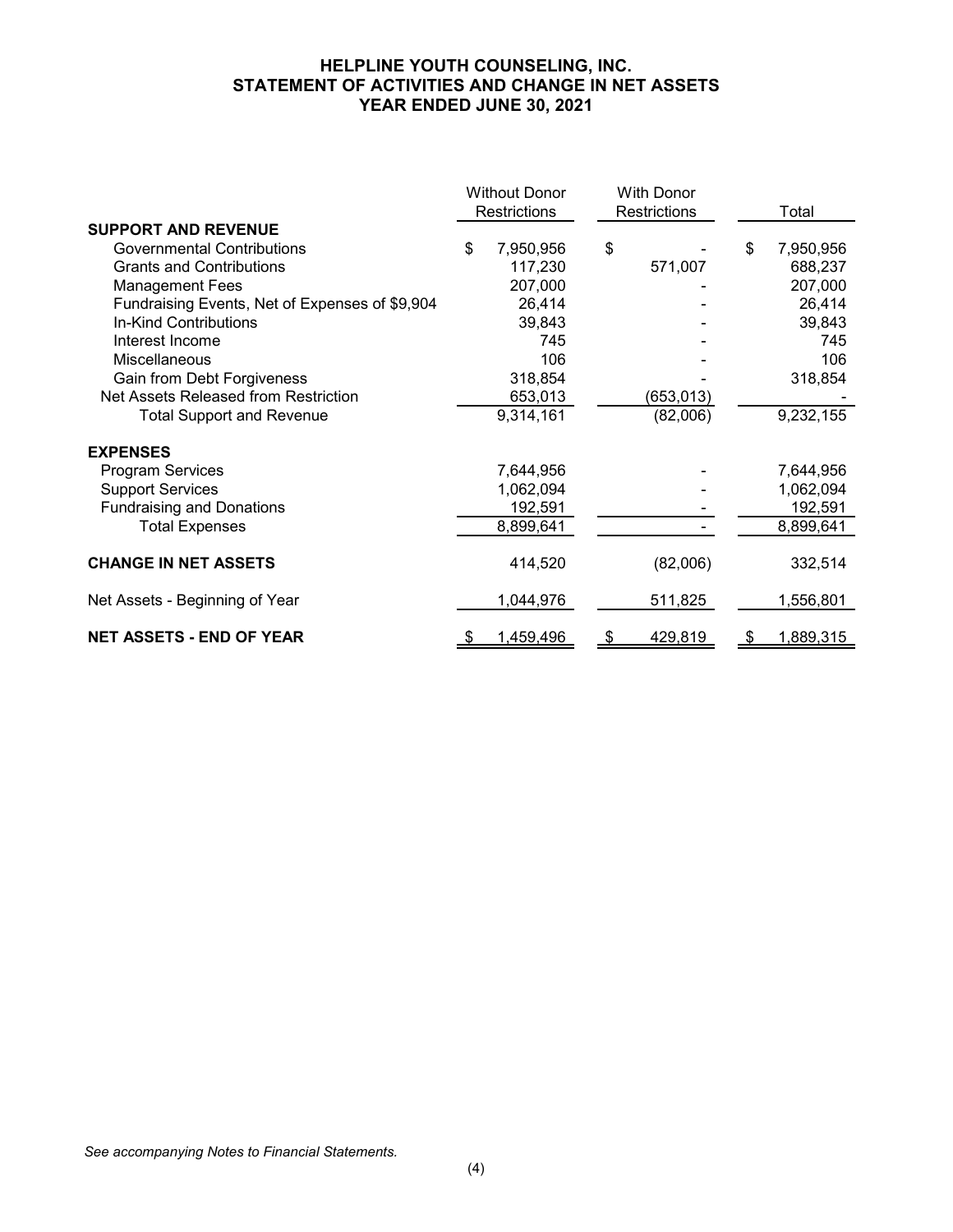## **HELPLINE YOUTH COUNSELING, INC. STATEMENT OF ACTIVITIES AND CHANGE IN NET ASSETS YEAR ENDED JUNE 30, 2020**

|                                                |      | <b>Without Donor</b><br>Restrictions | <b>With Donor</b><br>Restrictions | Total                  |
|------------------------------------------------|------|--------------------------------------|-----------------------------------|------------------------|
| <b>SUPPORT AND REVENUE</b>                     |      |                                      |                                   |                        |
| Governmental Contributions                     | \$   | 6,501,021                            | \$                                | \$<br>6,501,021        |
| <b>Grants and Contributions</b>                |      | 282,412                              | 339,124                           | 621,536                |
| <b>Management Fees</b>                         |      | 276,000                              |                                   | 276,000                |
| <b>Client Fees</b>                             |      | 37,422                               |                                   | 37,422                 |
| Fundraising Events, Net of Expenses of \$8,556 |      | 23,784                               |                                   | 23,784                 |
| <b>In-Kind Contributions</b>                   |      | 14,870                               |                                   | 14,870                 |
| Interest Income                                |      | 1,421                                |                                   | 1,421                  |
| Miscellaneous                                  |      | 368                                  |                                   | 368                    |
| Net Assets Released from Restriction           |      | 333,735                              | (333,735)                         |                        |
| <b>Total Support and Revenue</b>               |      | 7,471,033                            | 5,389                             | 7,476,422              |
| <b>EXPENSES</b>                                |      |                                      |                                   |                        |
| Program Services                               |      | 6,118,722                            |                                   | 6,118,722              |
| <b>Support Services</b>                        |      | 969,961                              |                                   | 969,961                |
| <b>Fundraising and Donations</b>               |      | 273,226                              |                                   | 273,226                |
| <b>Total Expenses</b>                          |      | 7,361,909                            |                                   | 7,361,909              |
| <b>CHANGE IN NET ASSETS</b>                    |      | 109,124                              | 5,389                             | 114,513                |
| Net Assets - Beginning of Year                 |      | 935,852                              | 506,436                           | 1,442,288              |
| <b>NET ASSETS - END OF YEAR</b>                | - \$ | 1,044,976                            | \$<br><u>511,825</u>              | \$<br><u>1,556,801</u> |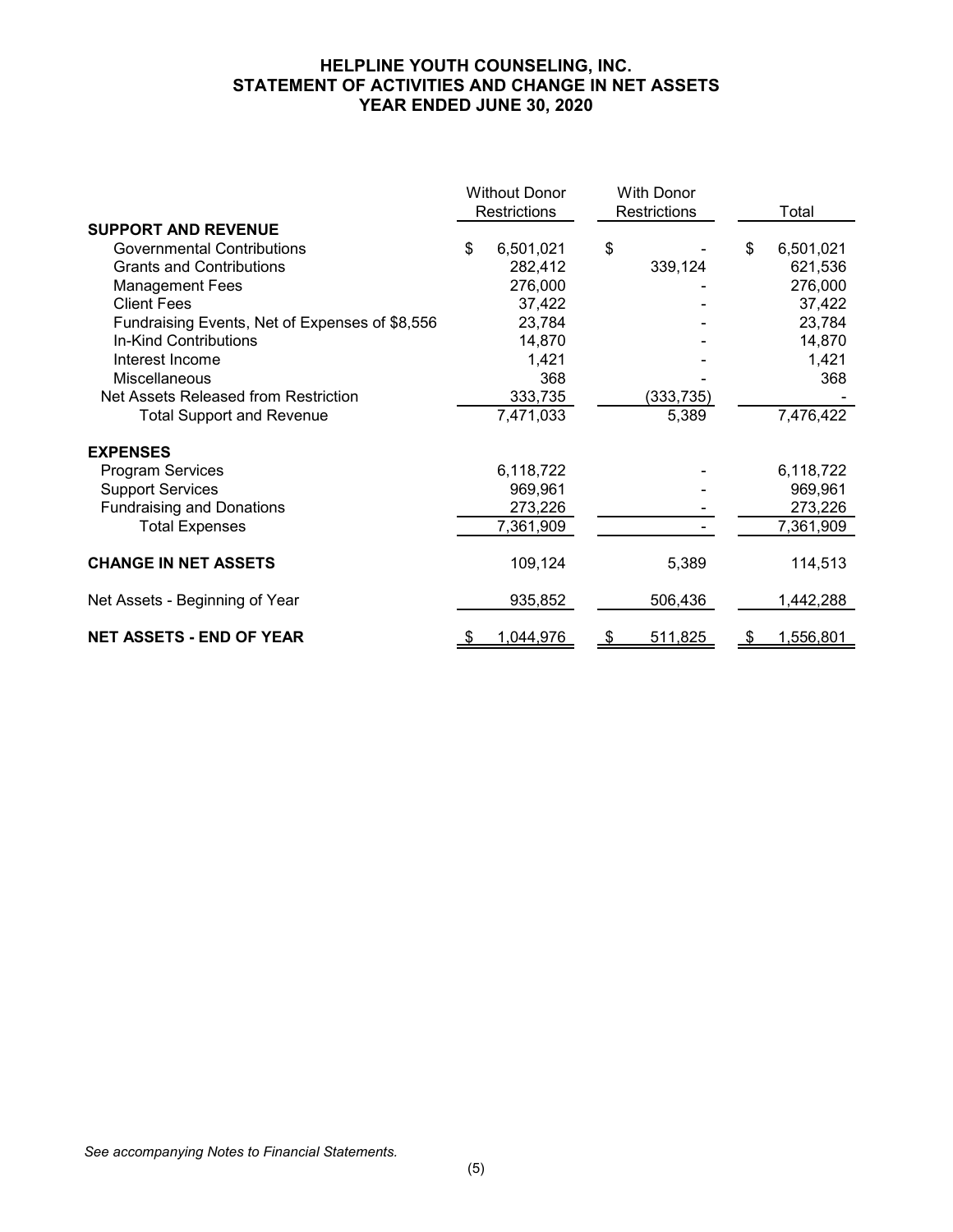## **HELPLINE YOUTH COUNSELING, INC. STATEMENT OF FUNCTIONAL EXPENSES YEAR ENDED JUNE 30, 2021**

|                                           | Program     | Support       |               |             |
|-------------------------------------------|-------------|---------------|---------------|-------------|
|                                           | Services    | Services      | Fundraising   | Total       |
| Salaries and Other Related Expenses:      |             |               |               |             |
| <b>Salaries</b>                           | \$5,521,293 | 678,728<br>\$ | 141,554<br>\$ | \$6,341,575 |
| Payroll Taxes                             | 406,819     | 50,010        | 10,430        | 467,259     |
| <b>Employee Benefits</b>                  | 458,080     | 56,311        | 11,744        | 526,135     |
| <b>Total Salaries and Other</b>           |             |               |               |             |
| <b>Related Expenses</b>                   | 6,386,192   | 785,049       | 163,728       | 7,334,969   |
| Other Expenses:                           |             |               |               |             |
| <b>Audit and Accounting</b>               | 23,508      | 2,890         | 602           | 27,000      |
| <b>Bank Service Charges</b>               | 4,560       | 561           | 117           | 5,238       |
| Consultant                                | 214,015     | 26,309        | 5,487         | 245,811     |
| <b>Employee Mileage</b>                   | 16,042      | 1,972         | 411           | 18,425      |
| <b>Equipment and Furniture</b>            | 65,902      | 8,101         | 1,690         | 75,693      |
| Insurance                                 | 42,747      | 5,255         | 1,096         | 49,098      |
| Interest                                  |             | 8,482         |               | 8,482       |
| <b>Office Supplies</b>                    | 26,318      | 3,235         | 675           | 30,228      |
| Other                                     | 31,859      | 3,916         | 817           | 36,592      |
| Postage                                   | 2,391       | 294           | 61            | 2,746       |
| <b>Printing and Recruitment</b>           | 14,062      | 1,729         | 361           | 16,152      |
| Program                                   | 338,491     | 117,239       | 5,270         | 461,000     |
| Rent                                      | 254,132     | 31,240        | 6,515         | 291,887     |
| <b>Taxes and Licenses</b>                 | 4,855       | 597           | 124           | 5,576       |
| Telecommunications                        | 81,200      | 9,982         | 2,082         | 93,264      |
| <b>Training and Conference</b>            | 46,396      | 5,703         | 1,189         | 53,288      |
| <b>Utilities</b>                          | 92,286      | 11,345        | 2,366         | 105,997     |
| <b>Total Other Expenses</b>               | 1,258,764   | 238,850       | 28,863        | 1,526,477   |
| <b>Total Expenses Before Depreciation</b> | 7,644,956   | 1,023,899     | 192,591       | 8,861,446   |
| Depreciation                              |             | 38,195        |               | 38,195      |
| <b>Total Expenses</b>                     | \$7,644,956 | \$1,062,094   | 192,591<br>\$ | \$8,899,641 |

*See accompanying Notes to Financial Statements.*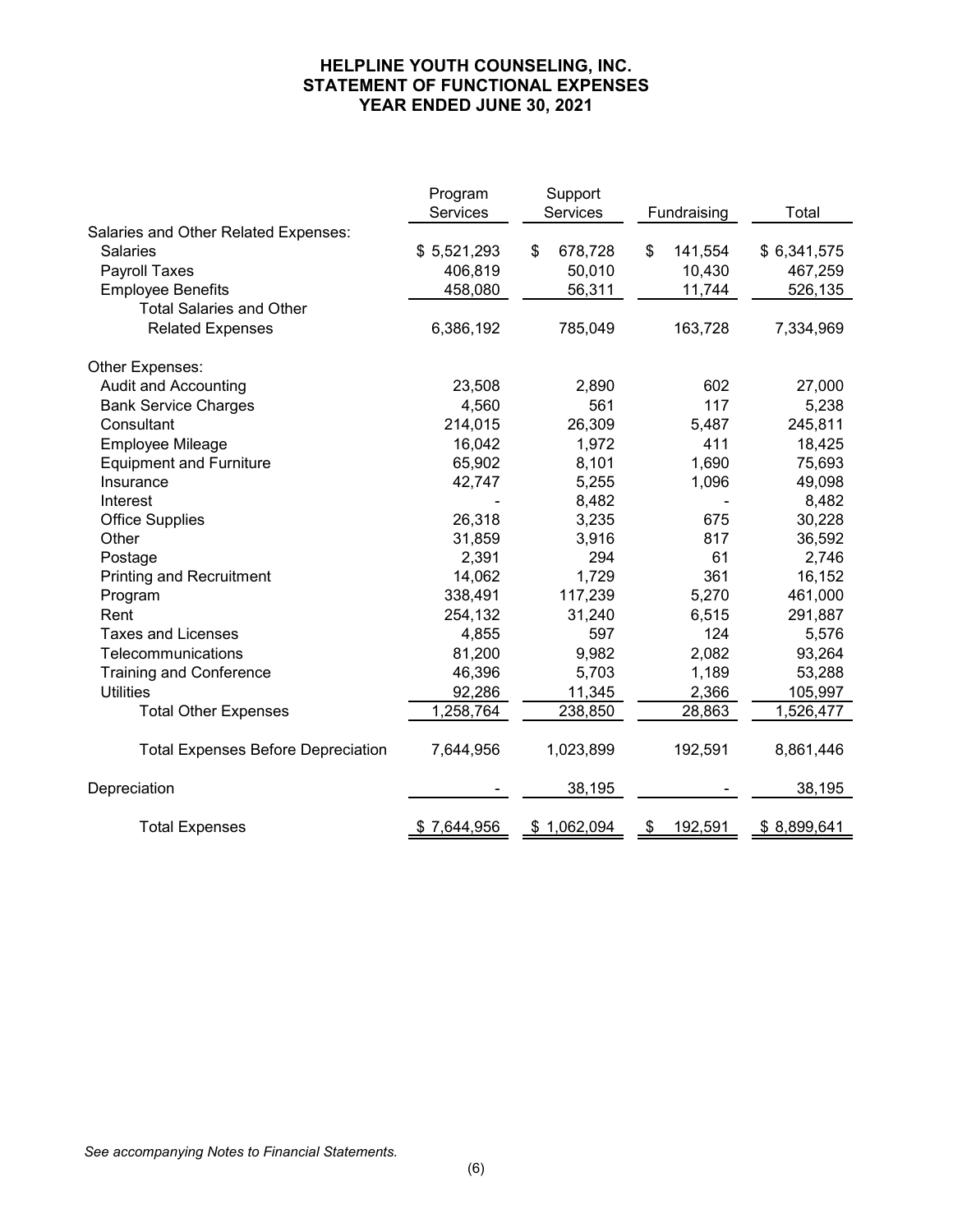## **HELPLINE YOUTH COUNSELING, INC. STATEMENT OF FUNCTIONAL EXPENSES YEAR ENDED JUNE 30, 2020**

|                                           | Program     | Support       |               |             |
|-------------------------------------------|-------------|---------------|---------------|-------------|
|                                           | Services    | Services      | Fundraising   | Total       |
| Salaries and Other Related Expenses:      |             |               |               |             |
| <b>Salaries</b>                           | \$4,345,306 | \$<br>666,708 | \$<br>199,914 | \$5,211,928 |
| <b>Payroll Taxes</b>                      | 359,455     | 55,248        | 16,566        | 431,269     |
| <b>Employee Benefits</b>                  | 321,737     | 49,451        | 14,828        | 386,016     |
| <b>Total Salaries and Other</b>           |             |               |               |             |
| <b>Related Expenses</b>                   | 5,026,498   | 771,407       | 231,308       | 6,029,213   |
| Other Expenses:                           |             |               |               |             |
| <b>Audit and Accounting</b>               | 22,921      | 3,523         | 1,056         | 27,500      |
| <b>Bank Service Charges</b>               | 4,710       | 724           | 217           | 5,651       |
| Consultant                                | 168,776     | 25,941        | 7,778         | 202,495     |
| <b>Employee Mileage</b>                   | 73,300      | 11,266        | 3,378         | 87,944      |
| <b>Equipment and Furniture</b>            | 36,961      | 5,681         | 1,703         | 44,345      |
| Insurance                                 | 46,470      | 7,142         | 2,142         | 55,754      |
| <b>Office Supplies</b>                    | 35,179      | 5,407         | 1,621         | 42,207      |
| Other                                     | 12,016      | 1,847         | 555           | 14,418      |
| Postage                                   | 2,260       | 347           | 104           | 2,711       |
| <b>Printing and Recruitment</b>           | 7,738       | 1,189         | 357           | 9,284       |
| Program                                   | 248,791     | 35,498        | 3,046         | 287,335     |
| Rent                                      | 264,967     | 40,725        | 12,212        | 317,904     |
| <b>Taxes and Licenses</b>                 | 4,982       | 766           | 230           | 5,978       |
| Telecommunications                        | 61,789      | 9,497         | 2,848         | 74,134      |
| <b>Training and Conference</b>            | 16,452      | 2,529         | 758           | 19,739      |
| <b>Utilities</b>                          | 84,912      | 13,051        | 3,913         | 101,876     |
| <b>Total Other Expenses</b>               | 1,092,224   | 165,133       | 41,918        | 1,299,275   |
| <b>Total Expenses Before Depreciation</b> | 6,118,722   | 936,540       | 273,226       | 7,328,488   |
| Depreciation                              |             | 33,421        |               | 33,421      |
| <b>Total Expenses</b>                     | \$6,118,722 | 969,961<br>\$ | 273,226<br>\$ | \$7,361,909 |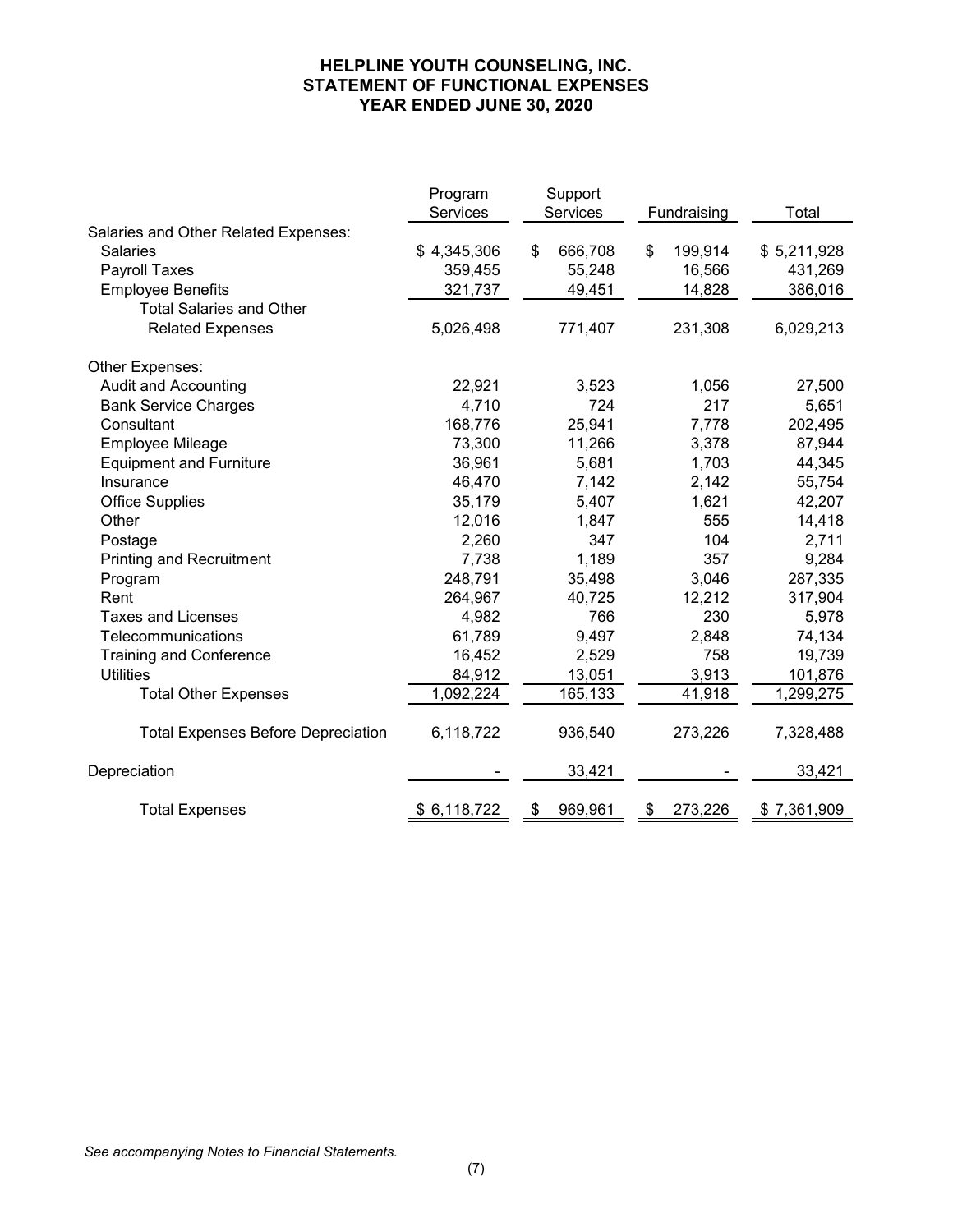## **HELPLINE YOUTH COUNSELING, INC. STATEMENTS OF CASH FLOWS YEARS ENDED JUNE 30, 2021 AND 2020**

|                                                   | 2021 |            | 2020 |            |
|---------------------------------------------------|------|------------|------|------------|
| <b>CASH FLOWS FROM OPERATING ACTIVITIES</b>       |      |            |      |            |
| Change in Net Assets                              | \$   | 332,514    | \$   | 114,513    |
| Adjustments to Reconcile Change in Net Assets to  |      |            |      |            |
| Net Cash Provided (Used) by Operating Activities: |      |            |      |            |
| PPP Loan Forgiveness                              |      | (318, 854) |      |            |
| Depreciation                                      |      | 38,195     |      | 33,421     |
| Change in Assets:                                 |      |            |      |            |
| <b>Contributions Receivable</b>                   |      | (785, 110) |      | 388,974    |
| Prepaid Expenses and Other Assets                 |      | 356        |      | (71, 246)  |
| Deposits                                          |      | (2,038)    |      |            |
| Change in Liabilities:                            |      |            |      |            |
| <b>Accounts Payable</b>                           |      | 32,308     |      | (4,641)    |
| <b>Accrued Expenses</b>                           |      | 187,200    |      | 40,069     |
| <b>Contract Advances and Deposits</b>             |      | 6,030      |      | (105, 336) |
| Net Cash Provided (Used) by Operating Activities  |      | (509, 399) |      | 395,754    |
| <b>CASH FLOWS FROM INVESTING ACTIVITIES</b>       |      |            |      |            |
| Purchase of Property and Equipment                |      | (94, 488)  |      |            |
| <b>CASH FLOWS FROM FINANCING ACTIVITIES</b>       |      |            |      |            |
| Proceeds from PPP Loan                            |      |            |      | 1,024,075  |
| NET CHANGE IN CASH AND CASH EQUIVALENTS           |      | (603, 887) |      | 1,419,829  |
| Cash and Cash Equivalents - Beginning of Year     |      | 2,047,991  |      | 628,162    |
| CASH AND CASH EQUIVALENTS - END OF YEAR           | -\$  | 1,444,104  | \$   | 2,047,991  |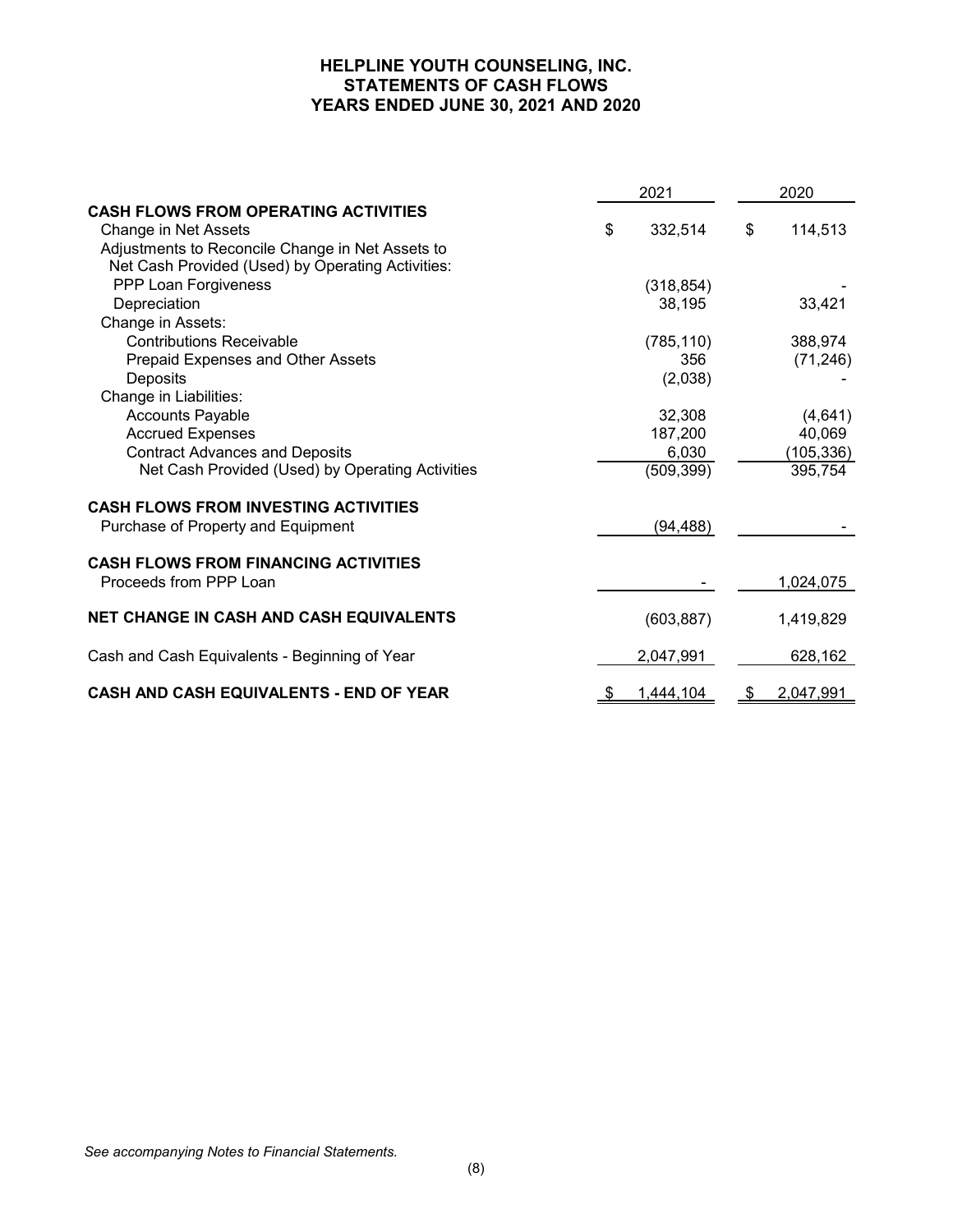#### **NOTE 1 ORGANIZATION**

Helpline Youth Counseling, Inc. (the Organization) is incorporated pursuant to the general nonprofit corporation laws of California and is exempt from federal income taxes under Section 501(c)(3) of the Internal Revenue Code (IRC) and state income taxes under Section 23701d of the California Franchise Tax Board.

Helpline Youth Counseling, Inc. provides a comprehensive continuum of counseling, education, prevention, intervention, economic development, and community organizing programs to at-risk, low-income children, youth, and families with a focus on reducing child abuse and neglect, family and domestic violence, juvenile delinquency, substance abuse, and the onset of mental health issues while at the same time building protective factors within families and improving individual and family well-being. To achieve this purpose, the Organization works to improve or influence the effectiveness of (1) the family unit through intensive case management, youth and family counseling, group counseling, and supportive services including parent effectiveness training workshops, conflict resolution training, and assistance with accessing affordable healthcare and housing; and assistance with accessing basic need resources; (2) community systems through counseling, education, and supportive services for at-risk youth in local elementary, middle, and high schools; (3) coping mechanisms through crisis intervention, substance abuse prevention and intervention programs, and therapy designed to address the trauma histories and issues of clients; (4) the juvenile justice system by taking referrals of delinquent and gang-involved youth from probation officers and law enforcement personnel and operating a combined academic and therapeutic day treatment program for high school age students who are on probation; and operating an Empowerment Program focused on positive youth development (5) the caring environment through community organizing and civic engagement activities, youth and adult life skills training, community education, health and wellness education, participatory recreation programs, and mentoring; (6) the social service systems for the protection of children and youth from neglect, abuse, and exploitation; and (7) the network of community human service agencies by providing information and referrals. The Organization's primary services are in East Los Angeles, Long Beach, Norwalk, and adjacent cities in Southeast Los Angeles County, with its headquarters office in Unincorporated South Whittier. The Organization primarily operates under grant agreements from federal, state, county, and city agencies, as well as grants and contributions from foundations, corporations, and individuals.

#### **NOTE 2 SUMMARY OF SIGNIFICANT ACCOUNTING POLICIES**

#### **Basis of Presentation**

The financial statements of the Organization have been prepared on the accrual basis of accounting to conform to generally accepted accounting principles in the United States of America (GAAP) as applicable to nonprofit entities. Net assets, revenues, expenses, gains and losses are classified based on the existence or absence of donor-imposed restrictions. Accordingly, net assets of the Organization and changes therein have been classified and are reported as follows: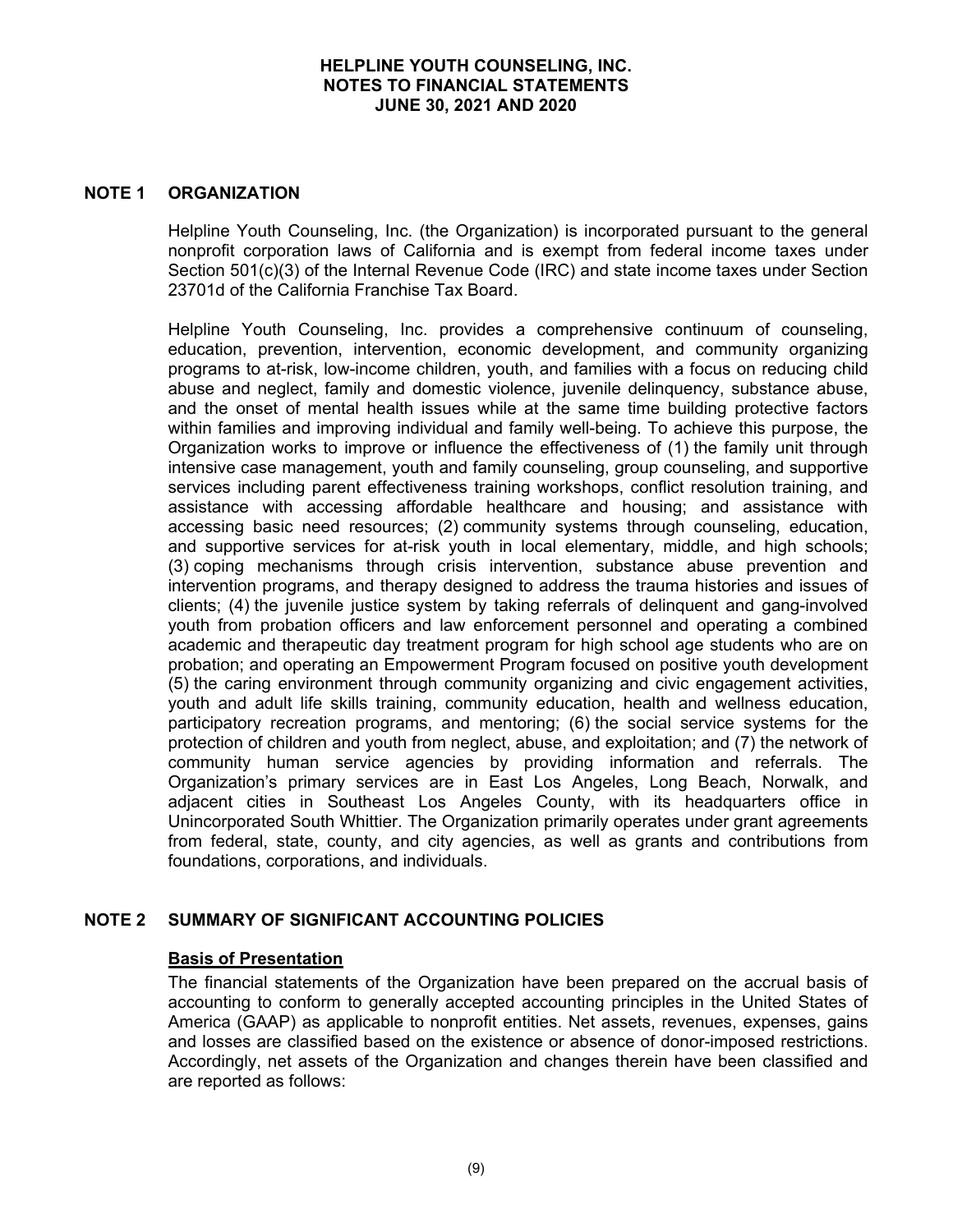## **NOTE 2 SIGNIFICANT ACCOUNTING POLICIES (CONTINUED)**

#### **Basis of Presentation (Continued)**

*Net Assets Without Donor Restrictions* – Net assets available for use in general operations and not subject to donor (or certain grantor) restrictions. The governing board has designated, from net assets without donor restrictions, net assets for an operating reserve.

*Net Assets with Donor Restrictions* – Net assets subject to donor- (or certain grantor-) imposed restrictions. Some donor-imposed restrictions are temporary in nature, such as those that will be met by the passage of time or other events specified by the donor. Other donor-imposed restrictions are perpetual in nature, where the donor stipulates that resources be maintained in perpetuity. Donor-imposed restrictions are released when a restriction expires, that is, when the stipulated time has elapsed, when the stipulated purpose for which the resource was restricted has been fulfilled, or both.

#### **Revenue Recognition**

Revenue is recognized when earned. Governmental contributions and payments under costreimbursable contracts received in advance are deferred to the applicable period in which the related services are performed or expenditures are incurred, respectively. Grants and contributions are recognized when cash, securities or other assets, an unconditional promise to give, or notification of a beneficial interest is received. Conditional promises to give are not recognized until the conditions on which they depend have been substantially met.

#### **Property and Equipment**

Property and equipment are recorded at cost, or, if donated, at their fair market value at the date of donation. The Organization capitalizes property and equipment purchases of \$5,000 or more. Depreciation is provided on a straight-line basis over the estimated useful lives of the assets as follows:

|                         | Useful Life  |
|-------------------------|--------------|
| <b>Office Furniture</b> | 7 Years      |
| <b>Office Equipment</b> | 3 to 7 Years |
| Leasehold Improvements  | 3 Years      |
| <b>Vehicles</b>         | 5 Years      |

#### **Donated Goods and Services**

Contributed goods are recorded at fair value at the date of donation. The Organization records donated professional services at the respective fair values of the services received.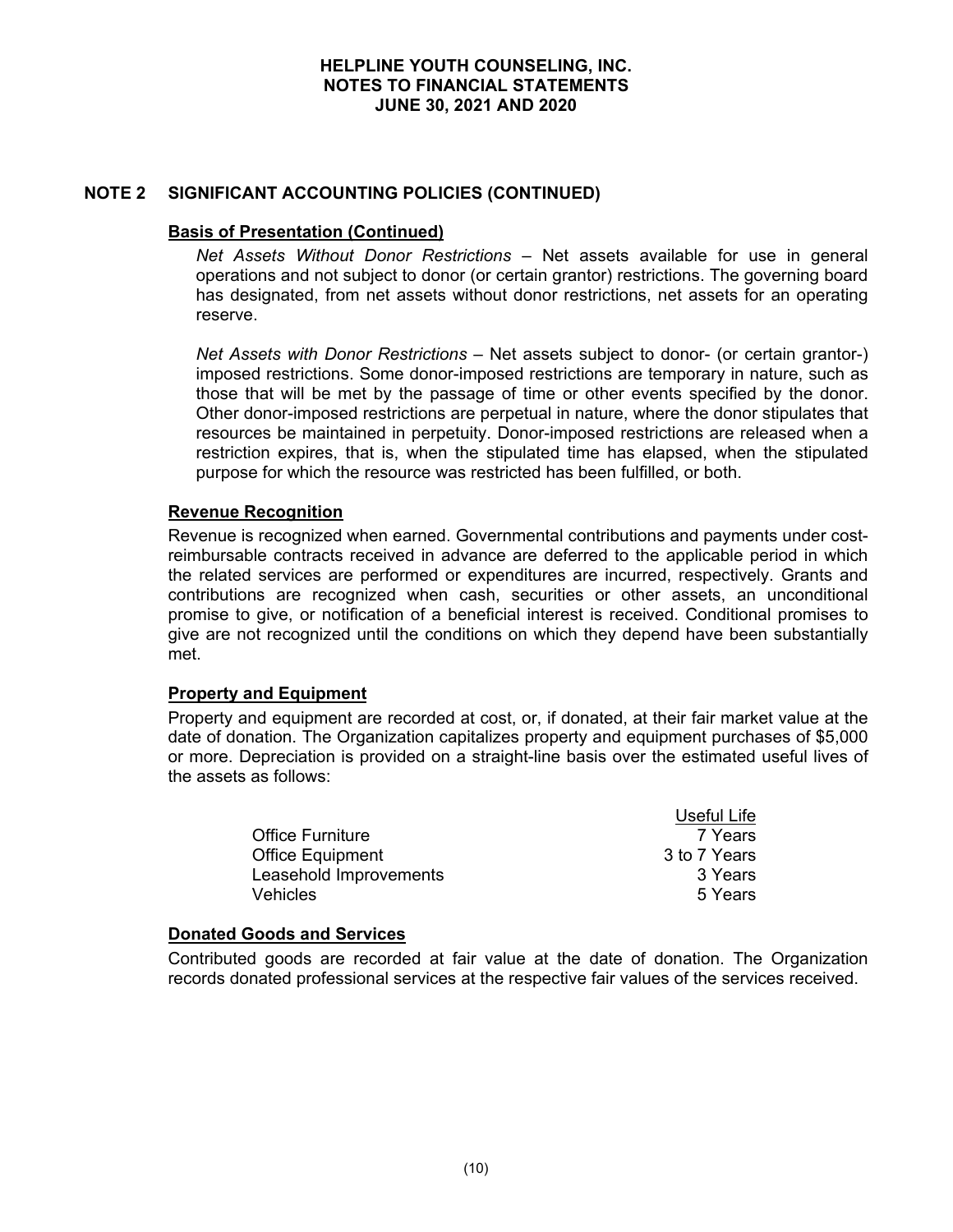## **NOTE 2 SIGNIFICANT ACCOUNTING POLICIES (CONTINUED)**

#### **Functional Expense Allocations**

The costs of program and supporting services activities have been summarized on a functional basis in the statement of functional expenses. The statements of functional expenses present the natural classification detail of expenses by function. The functional allocation of expenses shared between program, management and general, and fundraising is based on a reasonable and consistent basis using factors such as direct payroll allocation and total direct expenses.

## **Cash and Cash Equivalents**

Cash and cash equivalents include cash in checking, savings and money market accounts.

## **Promises to Give**

The Organization records unconditional promises to give that are expected to be collected within one year at net realizable value. Unconditional promises to give expected to be collected in future years are initially recorded at fair value using present value techniques incorporating risk-adjusted discount rates designed to reflect the assumptions market participants would use in pricing the asset. In subsequent years, amortization of the discounts is included in contribution revenue in the statements of activities. The Organization determines the allowance for uncollectible promises to give based on historical experience, an assessment of economic conditions, and a review of subsequent collections. Promises to give are written off when deemed uncollectible.

## **Operating Reserve**

Operating reserves are cash with board designations. Funds are only to be withdrawn in the event of an emergency cash flow need that cannot be remedied with the agency's existing line of credit. Funds are to be withdrawn on a temporary basis and are to be replenished as soon as possible, not to exceed 90 days after the withdrawal.

#### **Use of Estimates**

The preparation of financial statements in conformity with accounting principles generally accepted in the United States of America requires the use of management's estimates that affect the reported amounts of assets and liabilities, the disclosure of contingent assets and liabilities, and the reported revenues and expenses during the reporting period. Actual results could differ from those estimates.

#### **Concentrations of Credit Risk**

Financial instruments that potentially subject the Organization to concentration of credit risk are cash and cash equivalents, investments, and receivables. A significant portion of the Organization's cash is held in various banks and, at times, exceeds the Federal Deposit Insurance Corporation statutory limits. The Organization's investments are comprised of treasury bills.

Contributions receivable at June 30, 2021 and 2020 are primarily due from governmental entities. As of June 30, 2021 and 2020, two and three governmental entities accounted for 48% and 46% of total contributions receivables, respectively. For the years ended June 30, 2021 and 2020, two entities accounted for 39% and 37% of total contributions, respectively.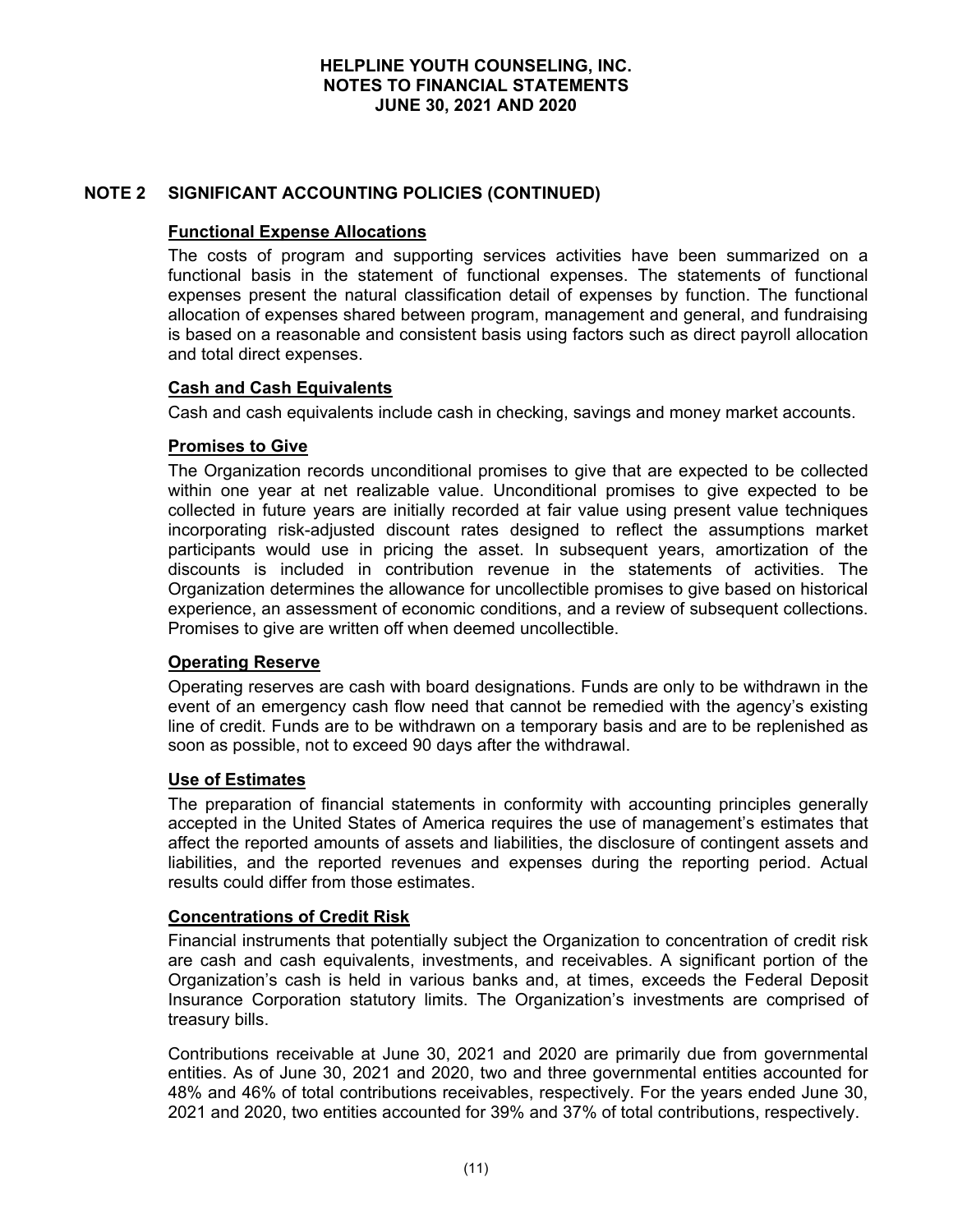## **NOTE 2 SIGNIFICANT ACCOUNTING POLICIES (CONTINUED)**

#### **Subsequent Events**

Subsequent events have been evaluated through January 28, 2022, the date that these financial statements were available to be issued. There were no subsequent events that would require adjustments or disclosures in these financial statements.

## **Risk and Uncertainties**

The World Health Organization declared the spread of Coronavirus Disease (COVID-19) a worldwide pandemic, which continues subsequent to year-end. The COVID-19 pandemic is having significant effects on global markets, supply chains, businesses, and communities. Specific to the Organization, COVID-19 may impact various parts of its 2022 operations and financial results including but not limited to declines in investments, declines in governmental contributions, additional bad debts or costs for increased use of technology. Management believes the Organization is taking appropriate actions to mitigate the negative impact. However, the full impact of COVID-19 is unknown and cannot be reasonably estimated as these events are still developing.

## **New Accounting Pronouncements Effective in Future Accounting Periods**

ASU 2016-02, *Leases (Topic 842).* This update increases transparency and comparability among organizations by recognizing lease assets and lease liabilities on the balance sheet and disclosing key information about leasing arrangements. It is effective for fiscal year beginning after December 15, 2022. Management will be evaluating the effects of this new standard.

The Financial Accounting Standards Board (FASB) has issued Accounting Standards Update (ASU) 2020-07, *Not-for-Profit Entities (Topic 958): Presentation and Disclosures by Not-for-Profit Entities for Contributed Nonfinancial Assets*. The FASB is issuing this ASU to improve the transparency of contributed nonfinancial assets through enhancements to presentation and disclosure. Nonfinancial assets are defined within the ASU as including fixed asset (such as land, buildings, and equipment), use of fixed assets or utilities, materials and supplies, intangible assets, services, and unconditional promises of those assets. The amendments do not change the recognition and measurement of nonfinancial assets. This ASU is effective for annual periods beginning after June 15, 2021. The amendments would be applied on a retrospective basis. Management will be evaluating the effects of the new standard.

## **NOTE 3 LIQUIDITY AND AVAILABILITY**

Financial assets available for general expenditure, that is, without donor or other restrictions limiting their use, within one year of the statement of financial position date, comprise the following: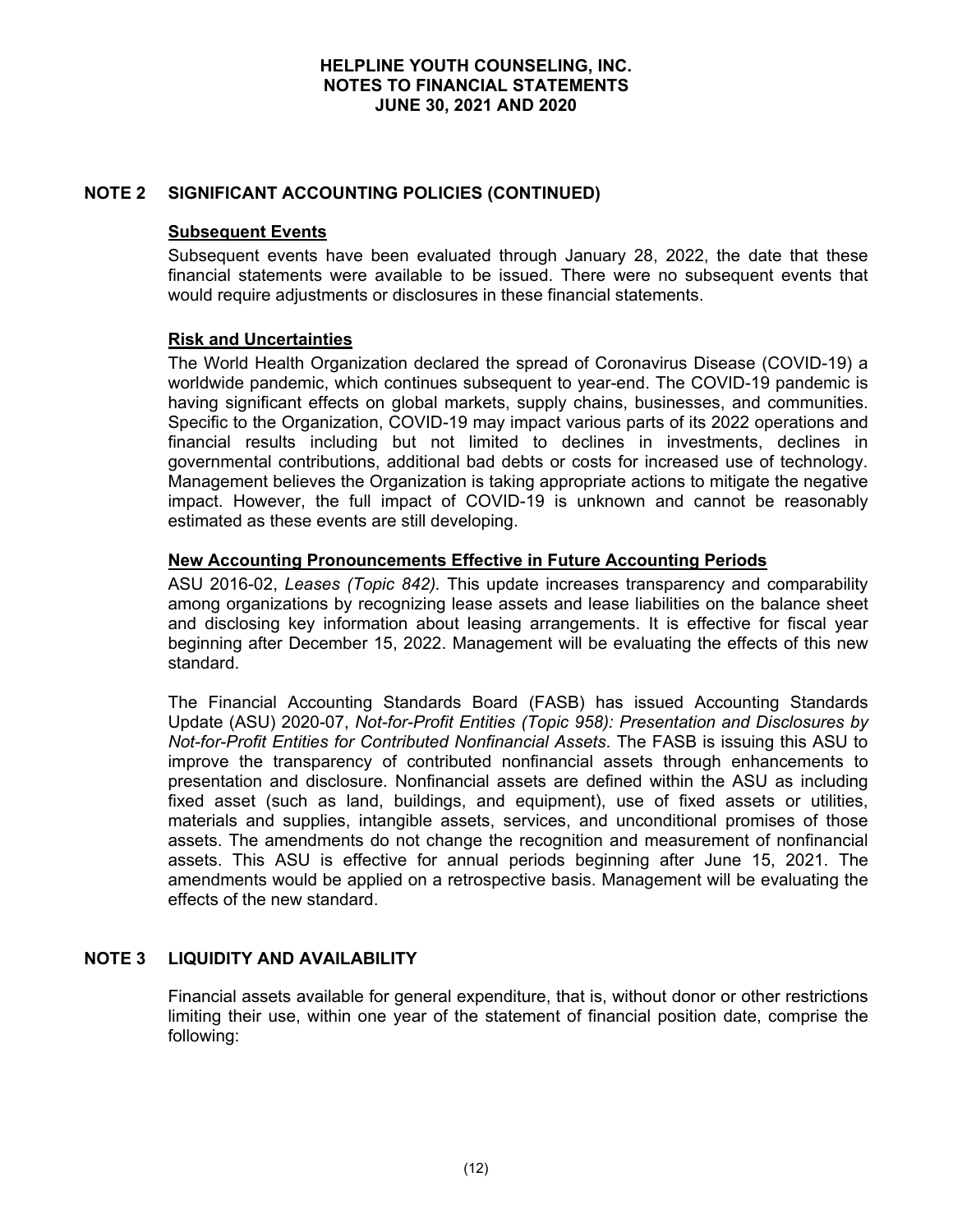## **NOTE 3 LIQUIDITY AND AVAILABILITY (CONTINUED)**

|                                 | 2021      | 2020      |
|---------------------------------|-----------|-----------|
| Cash and Cash Equivalents       | 1.444.104 | 2,047,991 |
| <b>Contributions Receivable</b> | 1.685.881 | 900.771   |
| Total                           | 3.129.985 | 2.948.762 |
| Less: Donor Restricted Assets   | (429.819) | (511.825) |
| Total for General Expenditures  | 2.700.166 | 2.436.937 |

As part of its liquidity management plan, the organization monitors cash flows required to meet operating needs on a monthly basis and structures financial assets to be available as general expenditures, liabilities, and other obligations come due. The Organization maintains a line of credit, further described in Note 6. As of June 30, 2021, the line of credit's balance was zero. Further, the Organization has board designated operating reserves, which can be used for general expenditures, if necessary.

## **NOTE 4 CONTRIBUTIONS RECEIVABLE, NET**

Contributions receivable consists of the following at June 30, 2021 and 2020:

|                                            | 2021      | 2020     |
|--------------------------------------------|-----------|----------|
| Governmental Contributions Receivable      | 1.710.189 | 914.780  |
| <b>Grants and Contributions Receivable</b> | 380       | 10.756   |
| Total                                      | 1.710.569 | 925.536  |
| Less: Allowance for Doubtful Accounts      | (24.688)  | (24.765) |
| Total                                      |           |          |

Contributions receivable are expected to be collected during the year ending June 30, 2022.

## **NOTE 5 PROPERTY AND EQUIPMENT**

Property and equipment consisted of the following at June 30:

|                                |    | 2021      | 2020         |
|--------------------------------|----|-----------|--------------|
| Office Furniture               | \$ | 20,934    | \$<br>14,309 |
| Office Equipment               |    | 130,237   | 87,417       |
| Leasehold Improvements         |    | 6.093     | 6,093        |
| Vehicles                       |    | 119,371   | 95,303       |
| Total                          |    | 276,635   | 203,122      |
| Less: Accumulated Depreciation |    | (141,283) | (124, 063)   |
| Property and Equipment, Net    |    | 135,352   | 79,059       |
|                                |    |           |              |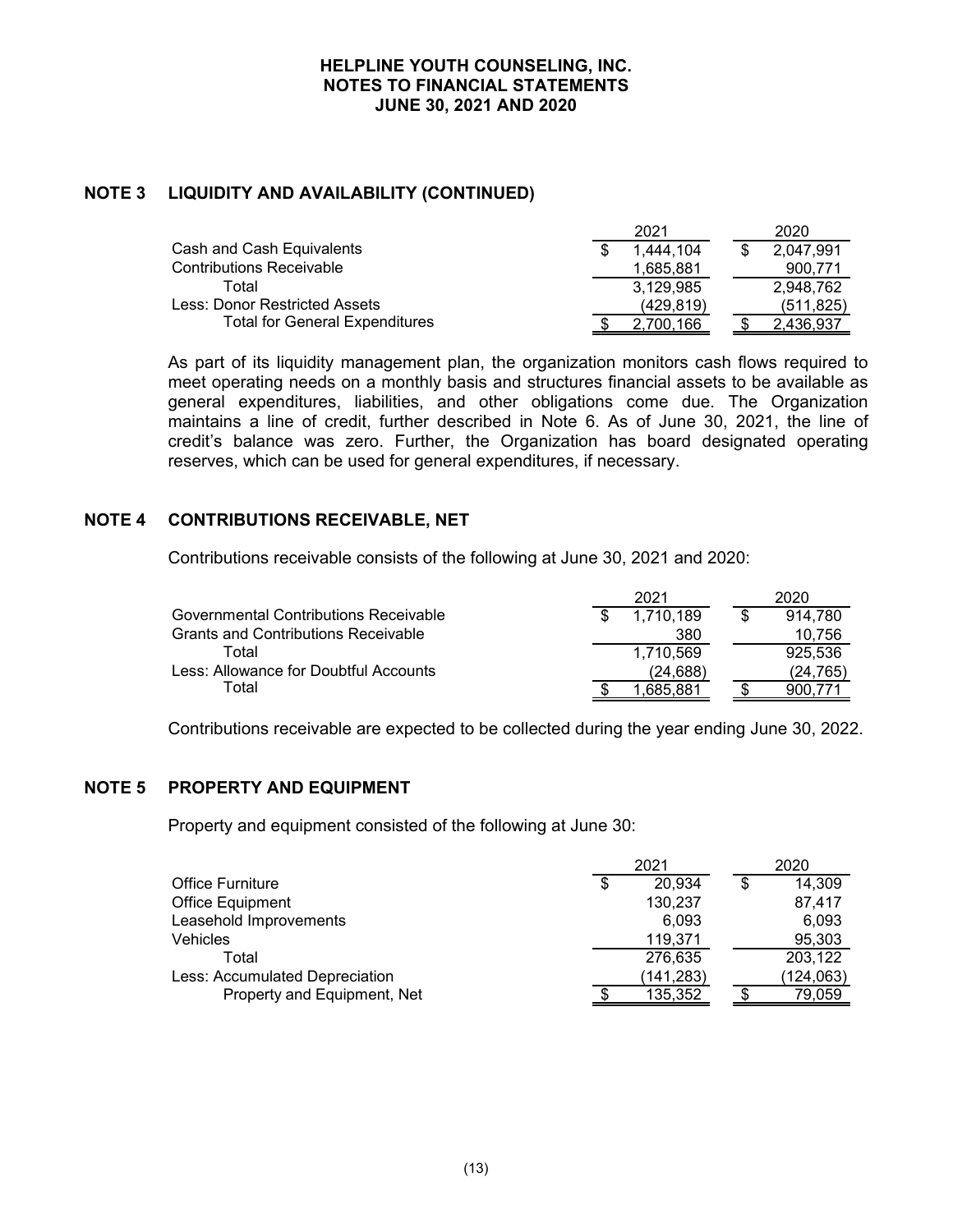## **NOTE 6 NET ASSETS WITH DONOR RESTRICTIONS**

Net assets with donor restrictions are restricted for the following purposes:

|                                               | 2021          | 2020          |  |
|-----------------------------------------------|---------------|---------------|--|
| Subject to Expenditure for Specified Purpose: |               |               |  |
| <b>Liberty Community Plaza</b>                | \$<br>206,846 | \$<br>260,494 |  |
| Infrastructure                                |               | 65,000        |  |
| Empowerment                                   |               | 42,683        |  |
| Substance Use Disorder                        | 91,125        | 78.954        |  |
| Active Transportation Planning Initiative     |               | 9.906         |  |
| <b>Community Organizing</b>                   | 17.469        | 7,256         |  |
| <b>Family Services</b>                        | 3.206         | 6,195         |  |
| Promotora                                     |               | 1,337         |  |
| <b>Homeless Service</b>                       | 71.173        |               |  |
| Endowment                                     |               |               |  |
| Perpetual in Nature                           | 40,000        | 40,000        |  |
| Total Net Assets with Donor Restrictions      | 429.819       | 511,825       |  |

During the years ended June 30, 2021 and 2020, net assets were released from donor restrictions by incurring expenses satisfying the restricted purposes or by occurrence of other events specified by donors as follows:

|                                               | 2021 |         | 2020 |         |
|-----------------------------------------------|------|---------|------|---------|
| Subject to Expenditure for Specified Purpose: |      |         |      |         |
| Substance Use Disorder/Mental Health Services | \$   | 195,329 | \$   | 138,814 |
| Infrastructure                                |      | 144,424 |      |         |
| <b>Community Organizing</b>                   |      | 49,788  |      | 58,020  |
| Empowerment                                   |      | 42.683  |      | 34,125  |
| Promotora                                     |      | 1.337   |      | 30,971  |
| <b>Homeless Service</b>                       |      | 58.827  |      | 23.882  |
| <b>Family Services</b>                        |      | 10,489  |      | 20,805  |
| <b>Liberty Community Plaza</b>                |      | 53.648  |      | 12,000  |
| Domestic Violence Programs                    |      | 38,000  |      | 9,818   |
| <b>Pandemic Relief</b>                        |      | 48,582  |      | 5,000   |
| Support Integrated Comm Coalition Training    |      |         |      | 300     |
| Active Transportation Planning Initiative     |      | 9.906   |      |         |
| Total                                         |      | 653,013 |      | 333.735 |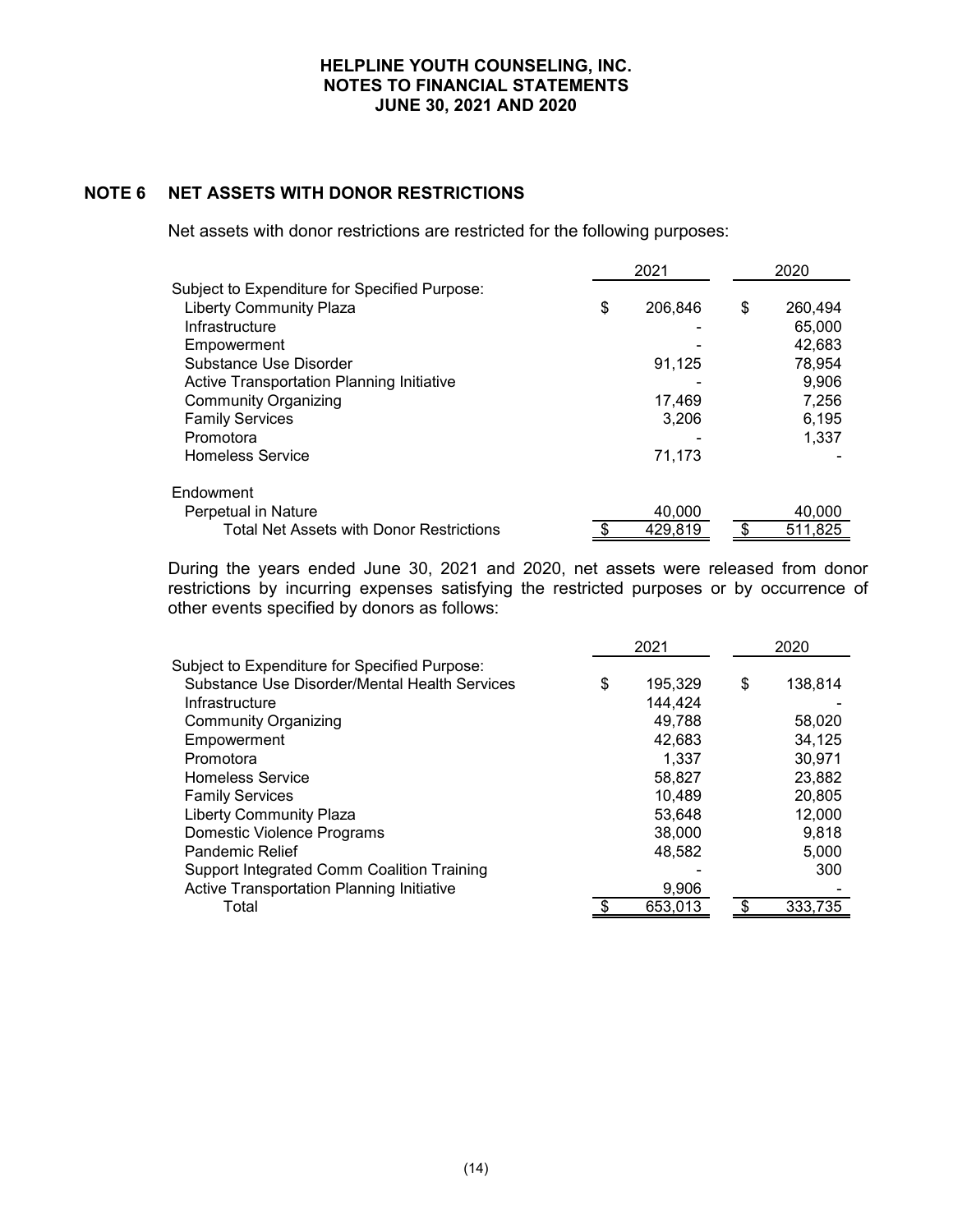#### **NOTE 7 DEBT**

## **Bank Line of Credit**

The Organization has a bank revolving line of credit agreement which allows for maximum borrowings of \$250,000, bearing interest at Farmer's & Merchant Bank's prime rate plus 1% per annum, which was 5% at June 30, 2021 and 2020. The agreement matured on February 28, 2020. In March 2020, the agreement was renewed until February 28, 2021, with increased borrowings of \$500,000 until September 30, 2020. Beginning October 1, 2020, the maximum borrowing decreased to \$250,000. In February 2021, the agreement was renewed again until February 28, 2022. As of June 30, 2021 and 2020, no amounts were outstanding on the line of credit.

## **Paycheck Protection Program (PPP) Loan**

During April 2020, the Organization received a \$1,024,075 loan to fund payroll and utilities through a lender pursuant to the Paycheck Protection Program (PPP) created by the Coronavirus Aid, Relief, and Economic Security (CARES) Act. The loan is unsecured and guaranteed by the Small Business Administration (SBA). Under the CARES Act, PPP loans will be forgiven if all employee retention criteria are met and the funds are used for eligible expenses. Any portion of the loan that is not forgiven is required to be fully repaid within two years from the loan origination date, by April 2022. The loan may be prepaid at any time without penalty, and bears interest at 1.00% per annum. Under the original terms of the PPP loan, monthly payments of principal and interest were required to begin one month after the expiration of a six-month deferral period. However, under the Paycheck Protection Program Flexibility Act signed into law in June 2020, loan payments are deferred for borrowers who apply for loan forgiveness until such time as the SBA determines the amount of loan forgiveness and remits this amount to the lender. In June 2021, \$318,960 loan forgiveness including principal and interest were approved. Principal payments of \$705,221 will be made during the year ended June 30, 2022.

## **NOTE 8 RETIREMENT PLAN**

The Organization has established a retirement plan for qualified employees under the provisions of IRC Section 403(b). Employees may begin elective contributions after 90 days of service. The Organization is not required to and does not match the contributions.

## **NOTE 9 CONTRACTS WITH COUNTY OF LOS ANGELES**

The Organization has contracts with the County of Los Angeles to provide services related to child abuse prevention and intervention, gang prevention and intervention, juvenile delinquency prevention, substance abuse prevention and treatment, and mental health treatment.

The contracts were renewed for two to five-year terms and require the Organization to disburse the funds received from the County for direct and indirect expenses of the program. The revenues and expenses related to these contracts are included in the accompanying statements of functional expenses.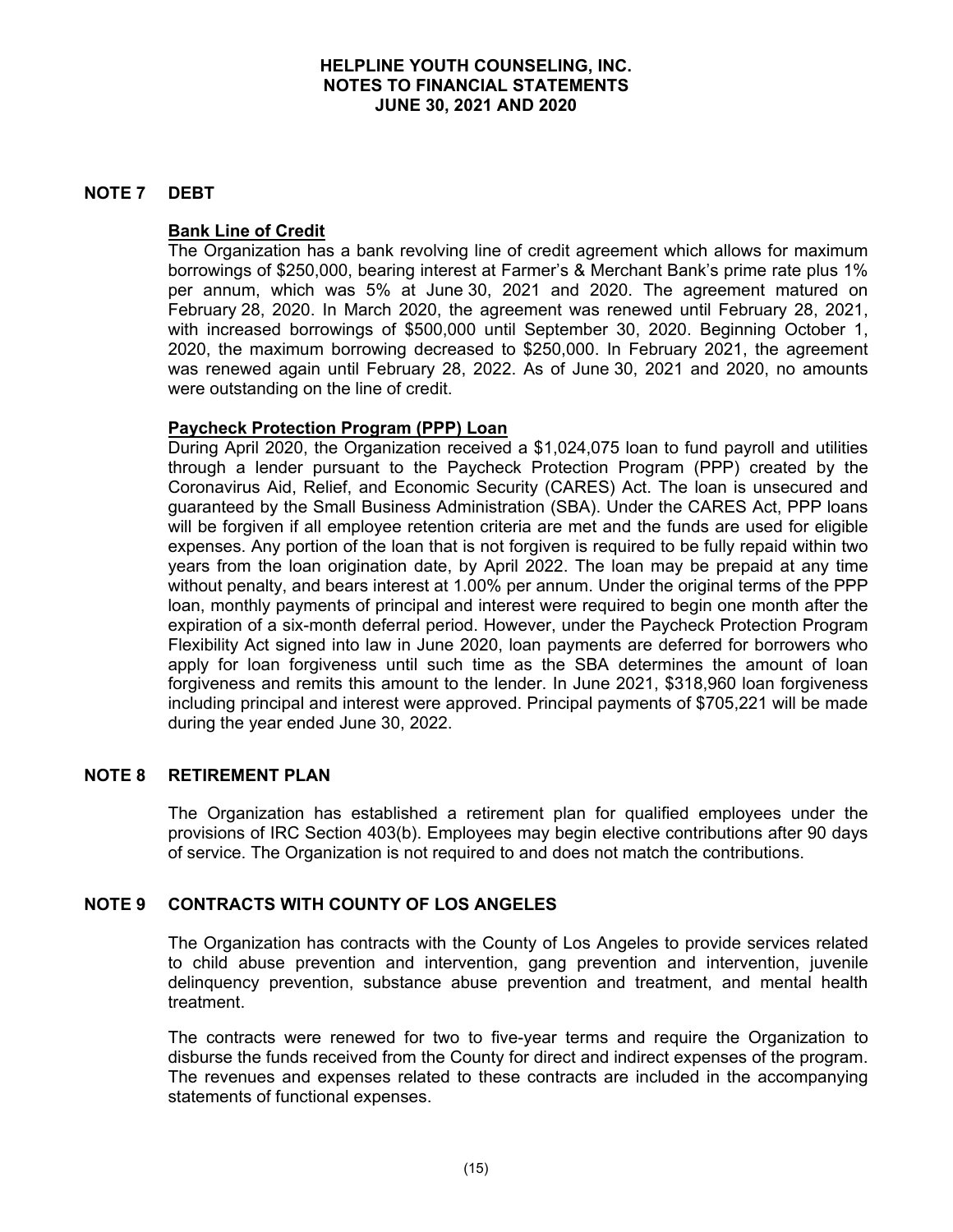## **NOTE 9 CONTRACTS WITH COUNTY OF LOS ANGELES (CONTINUED)**

The Organization also entered into a lease and operating agreement with the County of Los Angeles, to occupy a portion of the space as a tenant and perform the duties of manager for the community center portion.

## **NOTE 10 COMMITMENTS AND CONTINGENCIES**

#### **Government Contracts**

Costs claimed under certain grants and contracts from governmental sources may be subject to disallowance upon final audit by such funding agencies.

#### **Leases**

The Organization leases office and service facilities under several operating leases with terms expiring at various dates through December 2025. The leases contain operating cost increases over their terms.

The Organization moved its corporate office to Liberty Community Plaza, located at 14181 Telegraph Road in Unincorporated South Whittier in June 2015. The terms of the lease and operating agreement are for an initial five-year term with a five-year extension option. Under the terms of the Organization's lease and operating agreement with the County of Los Angeles, the Organization does not pay rent; instead, the Organization is responsible for utilities, general repairs and maintenance, and managing the entire property. The County of Los Angeles paid \$23,000 a month, with the exception of July, August and September 2020 due to pandemic related closures, towards the operating expenses of its building, whereas the remainder of expenses are paid by the Organization in lieu of rent. The Organization estimates that its share of the operating expenses approximates the fair value of rent. During April 2020, the option was renewed and extended until June 2025.

The Organization entered into a two-year term for an office lease in Norwalk, effective July 1, 2018, to expand its rentable square feet to 4,375. The lease term expired on June 30, 2020. During May 2020, the lease term was extended to June 30, 2023 with monthly payments of \$6,152, subject to an annual increase of 3.5%, beginning July 2021.

The Organization entered into a three-year lease for office space in Los Angeles effective, June 1, 2017 through May 31, 2020. The initial rent is \$2,400 per month with a 3% increase annually over the term of the lease. During July 2020, the Organization entered into a fiveyear lease in Los Angeles to replace the prior lease effective January 1, 2021 through December 31, 2025. The initial rent is \$4,000 per month with a 3% increase annually over the term of the lease.

The Organization also entered into a lease for office space in Long Beach effective November 1, 2018 through October 31, 2020, with another two-year option with a 3% increase in the base rent. The initial rent is \$2,750 per month for the first year, increased to \$2,832 per month through the initial term of the lease. At June 30, 2020, the lease term was extended to October 31, 2022.

Rent expense and maintenance for the facilities for the years ended June 30, 2021 and 2020 was \$291,005 and \$308,672, respectively.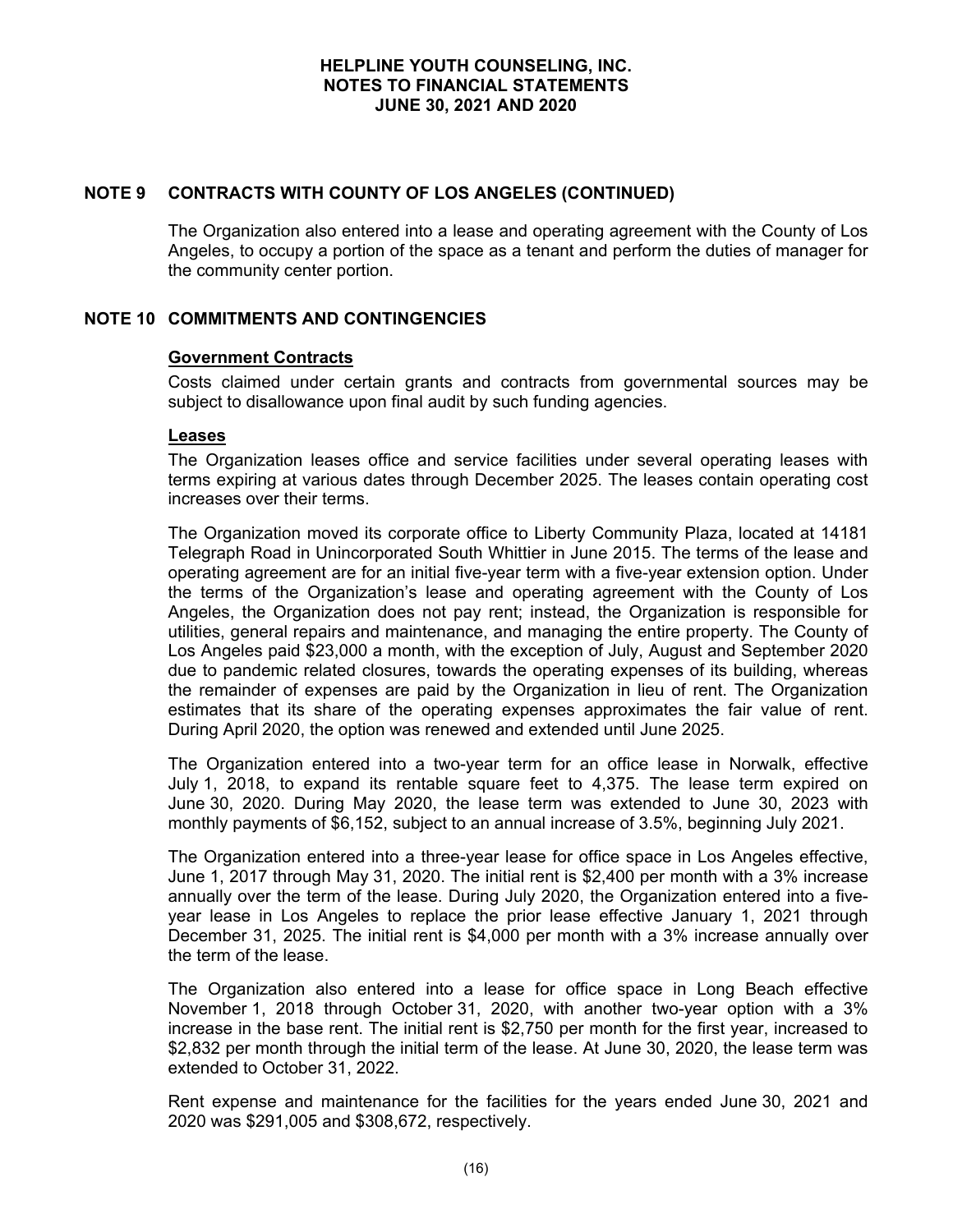### **NOTE 10 COMMITMENTS AND CONTINGENCIES (CONTINUED)**

#### **Leases (Continued)**

The future minimum obligations under these leases are as follows:

| Year Ending June 30, | Amount |         |  |
|----------------------|--------|---------|--|
| 2022                 | \$     | 140,132 |  |
| 2023                 |        | 141,282 |  |
| 2024                 |        | 51,687  |  |
| 2025                 |        | 53,238  |  |
| 2026                 |        | 27.012  |  |
| Total                |        | 413.351 |  |

# **NOTE 11 INCOME TAXES**

The Organization has received tax-exempt status from the Internal Revenue Service and California Franchise Tax Board under Section 501(c)(3) of the Internal Revenue Code and California under Revenue and Taxation Code Section 23701(d), respectively.

Since the Organization is exempt from federal and state income tax liability, no provision is made for current or deferred income taxes. The Organization uses the same accounting methods for tax and financial reporting. Management has considered its tax positions and believes that all of the positions taken in its federal and state exempt organization returns are more likely than not to be sustained upon examination.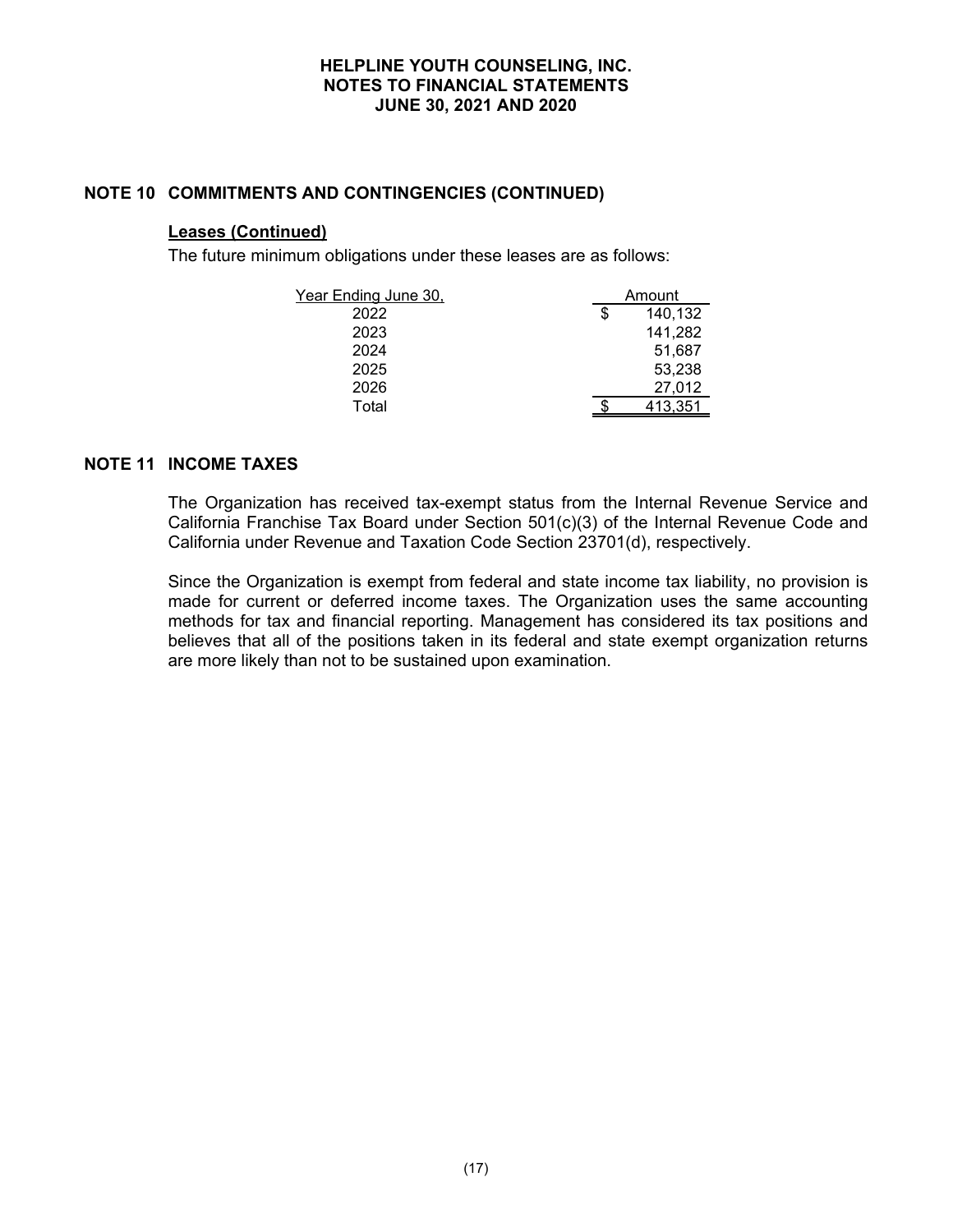

## **INDEPENDENT AUDITORS' REPORT ON INTERNAL CONTROL OVER FINANCIAL REPORTING AND ON COMPLIANCE AND OTHER MATTERS BASED ON AN AUDIT OF FINANCIAL STATEMENTS PERFORMED IN ACCORDANCE WITH GOVERNMENT AUDITING STANDARDS**

Board of Directors Helpline Youth Counseling, Inc. Whittier, California

We have audited, in accordance with auditing standards generally accepted in the United States of America and the standards applicable to financial audits contained in *Government Auditing Standards*, issued by the Comptroller General of the United States, the financial statements of the Helpline Youth Counseling, Inc. (the Organization), which comprise the statement of financial position as of June 30, 2021, and the related statements of activities and changes in net assets, functional expenses, and cash flows for the year then ended, and the related notes to the financial statements, and have issued our report thereon dated January 28, 2022.

## *Internal Control Over Financial Reporting*

In planning and performing our audit of the financial statements, we considered the Organization's internal control over financial reporting (internal control) as a basis for designing audit procedures that are appropriate in the circumstances for the purpose of expressing our opinion on the financial statements, but not for the purpose expressing an opinion on the effectiveness of the Organization's internal control. Accordingly, we do not express an opinion on the effectiveness of the Organization's internal control.

A deficiency in internal control exists when the design or operation of a control does not allow management or employees, in the normal course of performing their assigned functions, to prevent or detect and correct misstatements on a timely basis. A material weakness is a deficiency or a combination of deficiencies in internal control such that there is a reasonable possibility that a material misstatement of the financial statements will not be prevented or detected and corrected on a timely basis. A significant deficiency is a deficiency, or a combination of deficiencies, in internal control that is less severe than a material weakness, yet important enough to merit attention by those charged with governance.

Our consideration of internal control was for the limited purpose described in the first paragraph of this section and was not designed to identify all deficiencies in internal control that might be material weaknesses or significant deficiencies. Given these limitations, during our audit we did not identify any deficiencies in internal control that we consider to be material weaknesses. However, material weaknesses may exist that have not been identified.



CLA is an independent member of Nexia International, a leading, global network of independent accounting and consulting firms. See nexia.com/member-firm-disclaimer for details.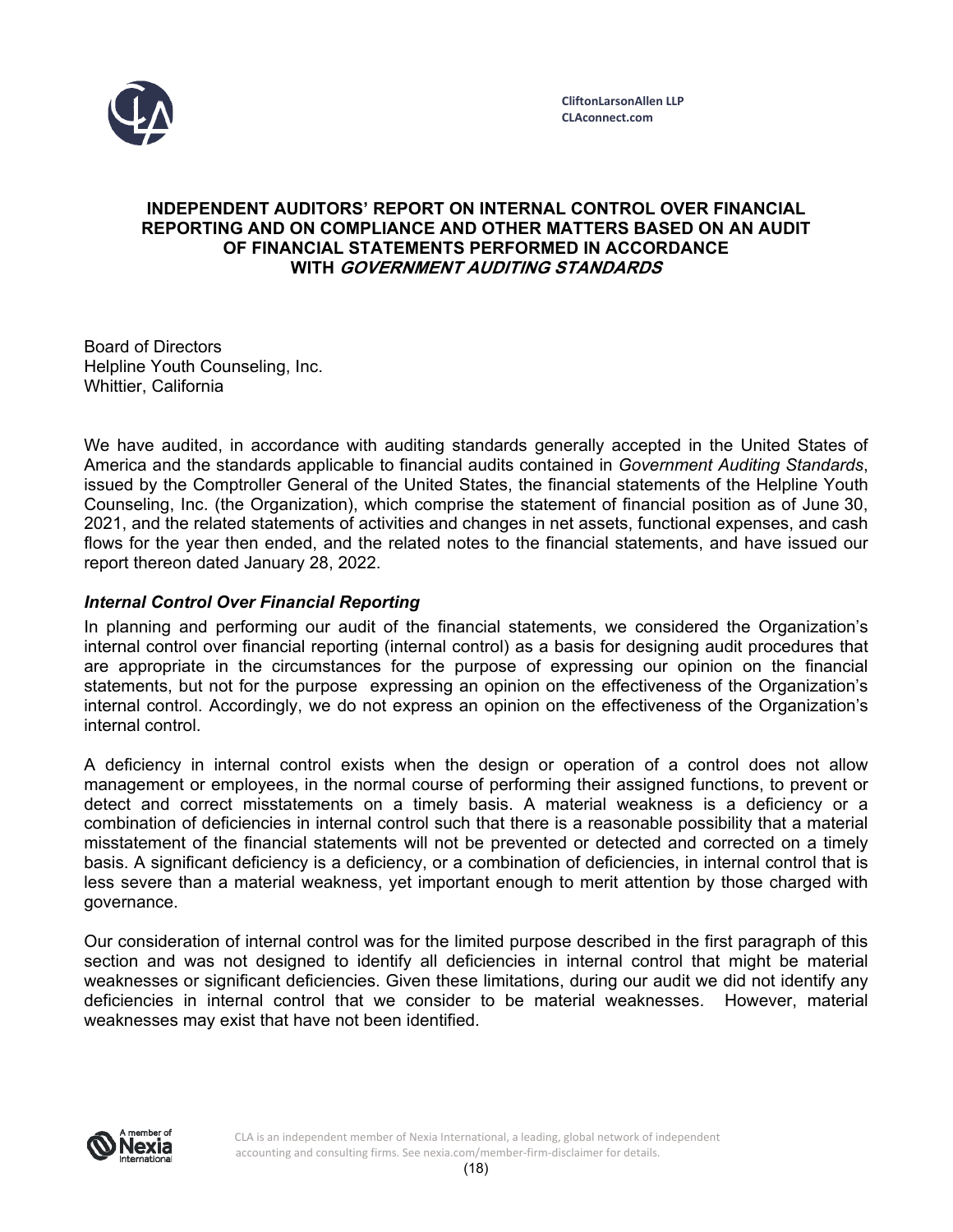## *Compliance and Other Matters*

As part of obtaining reasonable assurance about whether the Organization's financial statements are free of material misstatement, we performed tests of its compliance with certain provisions of laws, regulations, contracts and grant agreements, noncompliance with which could have a direct and material effect on the financial statements. However, providing an opinion on compliance with those provisions was not an objective of our audit and, accordingly, we do not express such an opinion. The results of our tests disclosed no instances of noncompliance or other matters that are required to be reported under *Government Auditing Standards*.

## *Purpose of this Report*

The purpose of this report is solely to describe the scope of our testing of internal control and compliance and the results of that testing, and not to provide an opinion on the effectiveness of the entity's internal control or on compliance. This report is an integral part of an audit performed in accordance with *Government Auditing Standards* in considering the entity's internal control and compliance. Accordingly, this communication is not suitable for any other purpose.

Viifton Larson Allen LLP

**CliftonLarsonAllen LLP** 

Pasadena, California January 28, 2022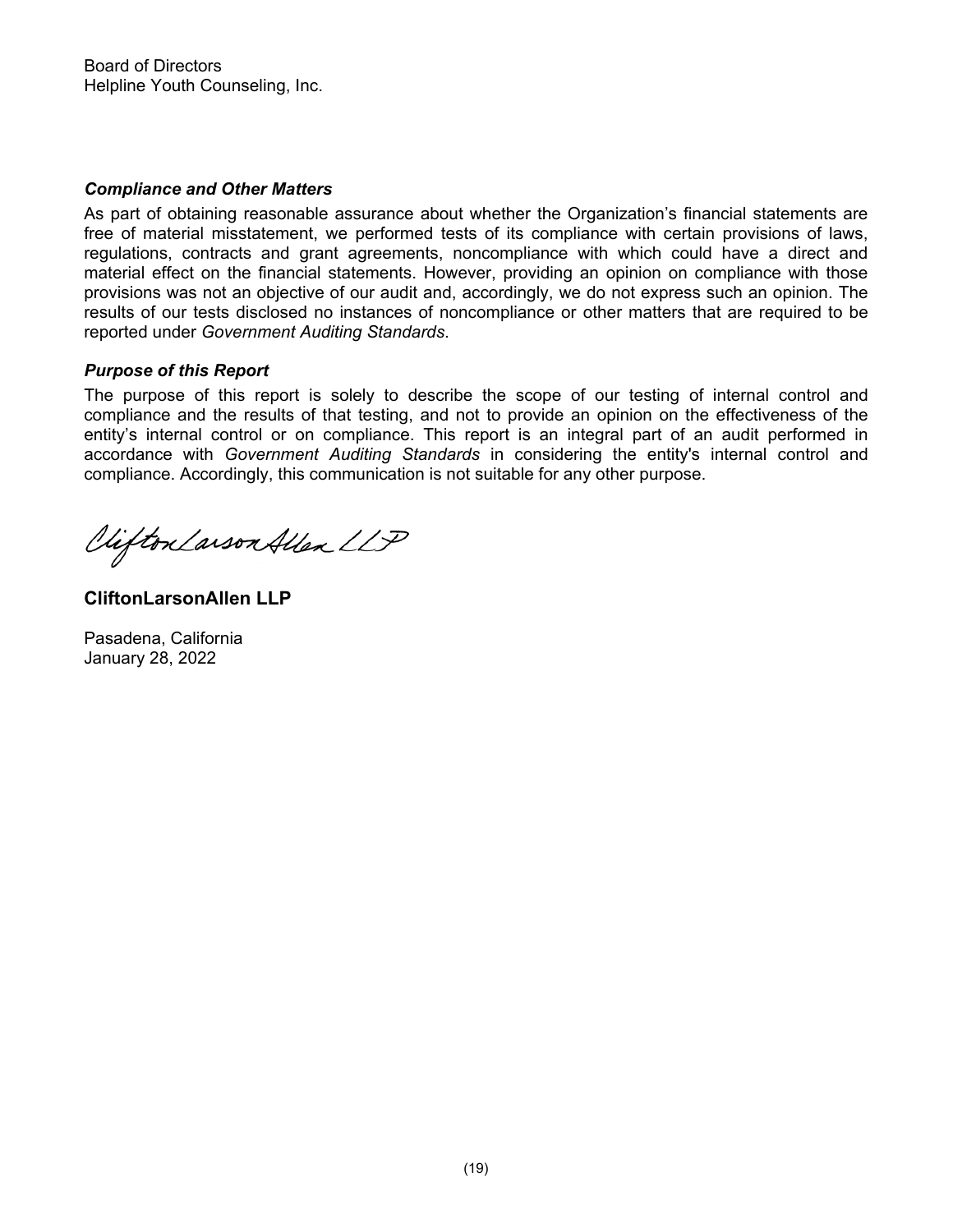

## **INDEPENDENT AUDITORS' REPORT ON COMPLIANCE FOR EACH MAJOR FEDERAL PROGRAM; REPORT ON INTERNAL CONTROL OVER COMPLIANCE; AND REPORT ON SCHEDULE OF EXPENDITURES OF FEDERAL AWARDS REQUIRED BY THE UNIFORM GUIDANCE**

Board of Directors Helpline Youth Counseling, Inc. Whittier, California

## **Report on Compliance for Each Major Federal Program**

We have audited Helpline Youth Counseling, Inc.'s (the Organization) compliance with the types of compliance requirements described in the *OMB Compliance Supplement* that could have a direct and material effect on each of the Organization's major federal programs for the year ended June 30, 2021. The Organization's major federal programs are identified in the summary of auditor's results section of the accompanying schedule of findings and questioned costs.

## *Management's Responsibility*

Management is responsible for compliance with the federal statutes, regulations, and the terms and conditions of its federal programs.

## *Auditors' Responsibility*

Our responsibility is to express an opinion on compliance for each of the Organization's major federal programs based on our audit of the types of compliance requirements referred to above. We conducted our audit of compliance in accordance with auditing standards generally accepted in the United States of America; the standards applicable to financial audits contained in *Government Auditing Standards*, issued by the Comptroller General of the United States; and the audit requirements of Title 2 U.S. *Code of Federal Regulations Part 200, Uniform Administrative Requirements, Cost Principles, and Audit Requirements for Federal Awards* (Uniform Guidance). Those standards and the Uniform Guidance require that we plan and perform the audit to obtain reasonable assurance about whether noncompliance with the types of compliance requirements referred to above that could have a direct and material effect on a major federal program occurred. An audit includes examining, on a test basis, evidence about the Organization's compliance with those requirements and performing such other procedures as we considered necessary in the circumstances.

We believe that our audit provides a reasonable basis for our opinion on compliance for each major federal program. However, our audit does not provide a legal determination of the Organization's compliance.

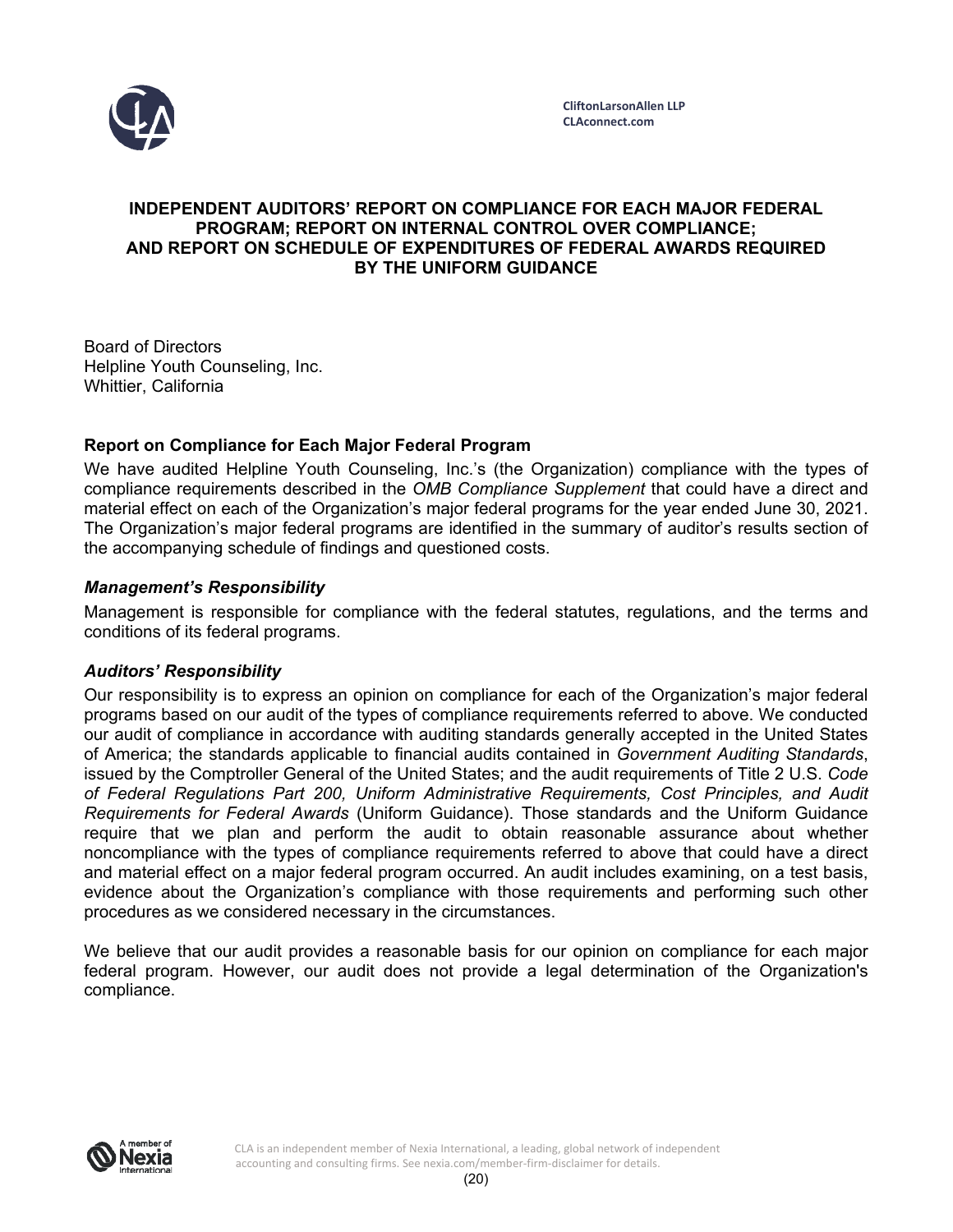### *Opinion on Each Major Federal Program*

In our opinion, the Organization complied in all material respects, with the types of compliance requirements referred to above that could have a direct and material effect on the major federal programs for the year ended June 30, 2021.

## *Report on Internal Control Over Compliance*

Management of the Organization is responsible for establishing and maintaining effective internal control over compliance with the types of compliance requirements referred to above. In planning and performing our audit of compliance, we considered the Organization's internal control over compliance with the types of requirements that could have a direct and material effect on each major federal program to determine the auditing procedures that are appropriate in the circumstances for the purpose of expressing an opinion on compliance, for each major federal program and to test and report on internal control over compliance in accordance with the Uniform Guidance, but not for the purpose of expressing an opinion on the effectiveness of internal control over compliance. Accordingly, we do not express an opinion on the effectiveness of the Organization's internal control over compliance.

A deficiency in internal control over compliance exists when the design or operation of a control over compliance does not allow management or employees, in the normal course of performing their assigned functions, to prevent, or detect and correct, noncompliance with a type of compliance requirement of a federal program on a timely basis. A material weakness in internal control over compliance is a deficiency, or a combination of deficiencies in internal control over compliance, such that there is a reasonable possibility that material noncompliance with a type of compliance requirement of a federal program will not be prevented, or detected and corrected, on a timely basis. A significant deficiency in internal control over compliance is a deficiency, or a combination of deficiencies, in internal control over compliance with a type of compliance requirement of a federal program that is less severe than a material weakness, yet important enough to merit attention by those charged with governance.

Our consideration of internal control over compliance was for the limited purpose described in the first paragraph of this section and was not designed to identify all deficiencies in internal control over compliance that might be material weaknesses or significant deficiencies. We did not identify any deficiencies in internal control over compliance that we consider to be material weaknesses. However, material weaknesses may exist that have not been identified.

The purpose of this report on internal control over compliance is solely to describe the scope of our testing of internal control over compliance and the results of that testing based on the requirements of the Uniform Guidance. Accordingly, this report is not suitable for any other purpose.

Clifton Larson Allen LLP

**CliftonLarsonAllen LLP** 

Pasadena, California January 28, 2022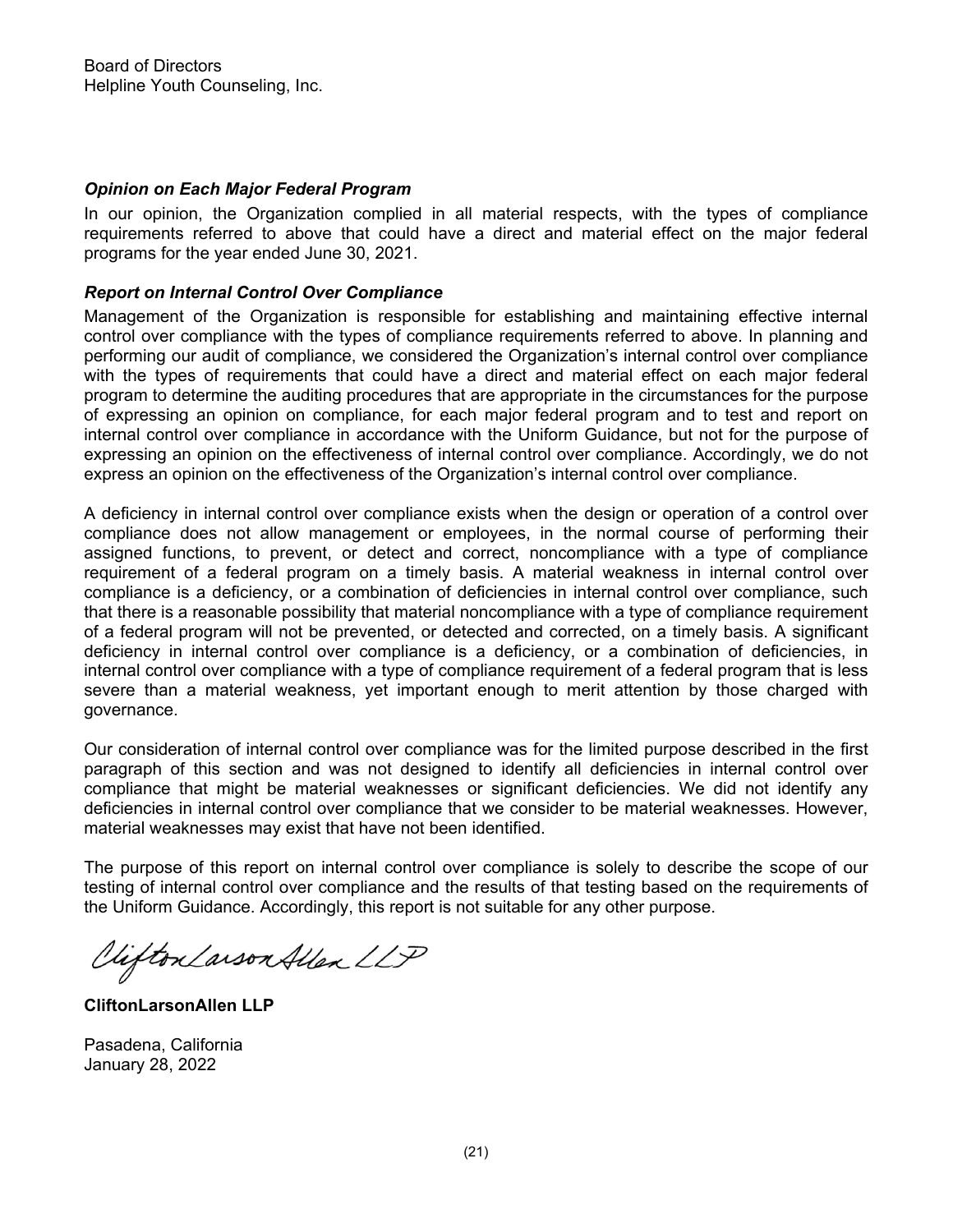## **HELPLINE YOUTH COUNSELING, INC. SCHEDULE OF EXPENDITURES OF FEDERAL AWARDS YEAR ENDED JUNE 30, 2021**

| Federal Grantor/Pass through Grantor/                         | Assistance<br>Listing | Pass-Through<br>Entity Identifying | Passed<br>Through to | Federal         |
|---------------------------------------------------------------|-----------------------|------------------------------------|----------------------|-----------------|
| Program or Cluster Title                                      | Number                | Number                             | Subrecipients        | Expenditures    |
|                                                               |                       |                                    |                      |                 |
| U.S. Department of Health and Human Services                  |                       |                                    |                      |                 |
| Passed Through the County of Los Angeles Alcohol and Drug     |                       |                                    |                      |                 |
| Program Administration:                                       |                       |                                    |                      |                 |
| Block Grant for Prevention and Treatment of Substance Abuse   | 93.959                | PH-003843                          |                      | \$<br>29,072    |
| Block Grant for Prevention and Treatment of Substance Abuse   | 93.959                | PH-003949                          |                      | 112,284         |
| Block Grant for Prevention and Treatment of Substance Abuse   | 93.959                | PH-002757                          |                      | 307,953         |
| Total: Block Grant for Prevention and Treatment of            |                       |                                    |                      |                 |
| Substance Abuse                                               |                       |                                    |                      | 449,309         |
| Passed Through the County of Los Angeles:                     |                       |                                    |                      |                 |
| Promoting Safe and Stable Families                            | 93.556                | 17-9-35                            |                      | 49,115          |
| Promoting Safe and Stable Families                            | 93.556                | $17-9-1$                           |                      | 64,346          |
| Total: Promoting Safe and Stable Families                     |                       |                                    |                      | 113,461         |
| Passed Through California Department of Social Service:       |                       |                                    |                      |                 |
| <b>Temporary Assistance for Needy Families</b>                | 93.558                | PH-003597                          |                      | 149,256         |
| Total: U.S. Department of Health and Human Services           |                       |                                    |                      | 712,026         |
| <b>U.S. Department of Justice</b>                             |                       |                                    |                      |                 |
| Passed Through the California Governor's Office of Emergency  |                       |                                    |                      |                 |
| Services:                                                     |                       |                                    |                      |                 |
| Crime Victim Assistance                                       | 16.575                | K119-02-1230                       |                      | 139,211         |
| Total: U.S. Department of Justice                             |                       |                                    |                      | 139,211         |
| U.S. Department of Housing and Urban Development              |                       |                                    |                      |                 |
| Passed Through Los Angeles County Development Authority:      |                       |                                    |                      |                 |
| Community Development Block Grants/Entitlement Grants Cluster | 14.218                | 111488                             |                      | 24,986          |
| Passed Through the City of South Gate:                        |                       |                                    |                      |                 |
| Community Development Block Grants/Entitlement Grants Cluster | 14.218                | 3535                               |                      | 117,172         |
| Total: U.S. Department of Housing and Urban Development       |                       |                                    |                      | 142,158         |
| <b>U.S. Department of Treasury</b>                            |                       |                                    |                      |                 |
| Passed Through Local Initiatives Support Corporation:         |                       |                                    |                      |                 |
| COVID 19 Emergency Rental Assistance Program                  | 21.023                | 52515-0001                         |                      | 25,149          |
| Total: U.S. Department of Treasury                            |                       |                                    |                      |                 |
| <b>Total Expenditures of Federal Awards</b>                   |                       |                                    |                      | 1,018,544<br>\$ |

*See accompanying Notes Schedule of Expenditures of Federal Awards.*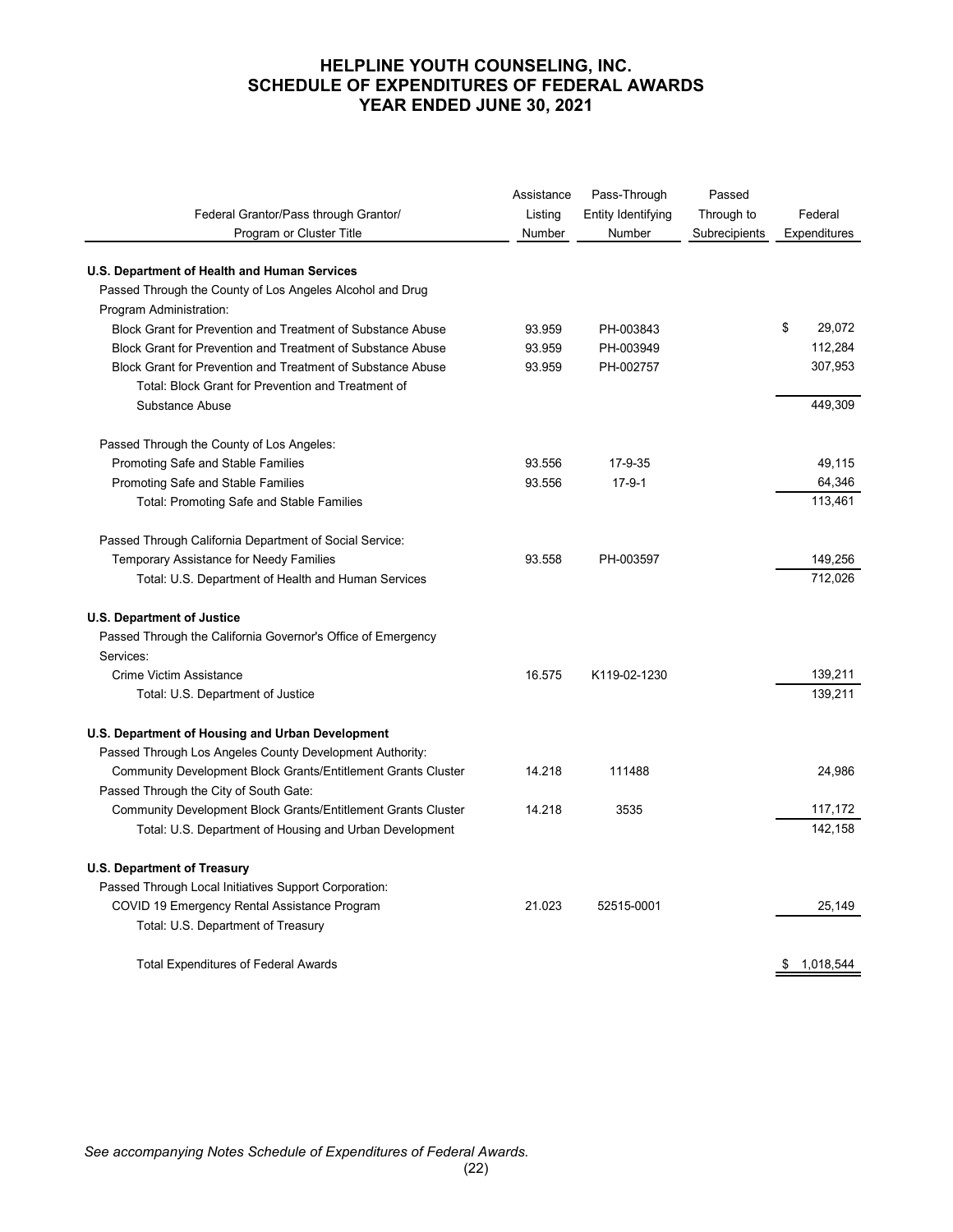### **HELPLINE YOUTH COUNSELING, INC. NOTES TO THE SCHEDULE OF EXPENDITURES OF FEDERAL AWARDS JUNE 30, 2021**

## **NOTE 1 BASIS OF PRESENTATION**

The accompanying schedule of expenditures of federal awards (the Schedule) includes the federal award activity of the Organization under programs of the federal government for the year ended June 30, 2021. The information in this Schedule is presented in accordance with the requirements of the Title 2 U.S. *Code of Federal Regulations Part 200, Uniform Administrative Requirements, Cost Principles, and Audit Requirements for Federal Awards* (Uniform Guidance). Because the Schedule presents only a selected portion of operations of the Organization, it is not intended to and does not present the financial position, changes in net assets, or cash flows of the Organization.

## **NOTE 2 SUMMARY OF SIGNIFICANT ACCOUNTING POLICIES**

Expenditures reported on the Schedule are reported on the accrual basis of accounting. Such expenditures are recognized following the cost principles contained in the Uniform Guidance, wherein certain types of expenditures are not allowable or are limited as to reimbursement. Negative amounts shown on the Schedule, if any, represent adjustments or credits made in the normal course of business to amounts reported as expenditures in prior years. The Organization did not elect to use the 10% de minimis indirect cost rate as allowed under the Uniform Guidance.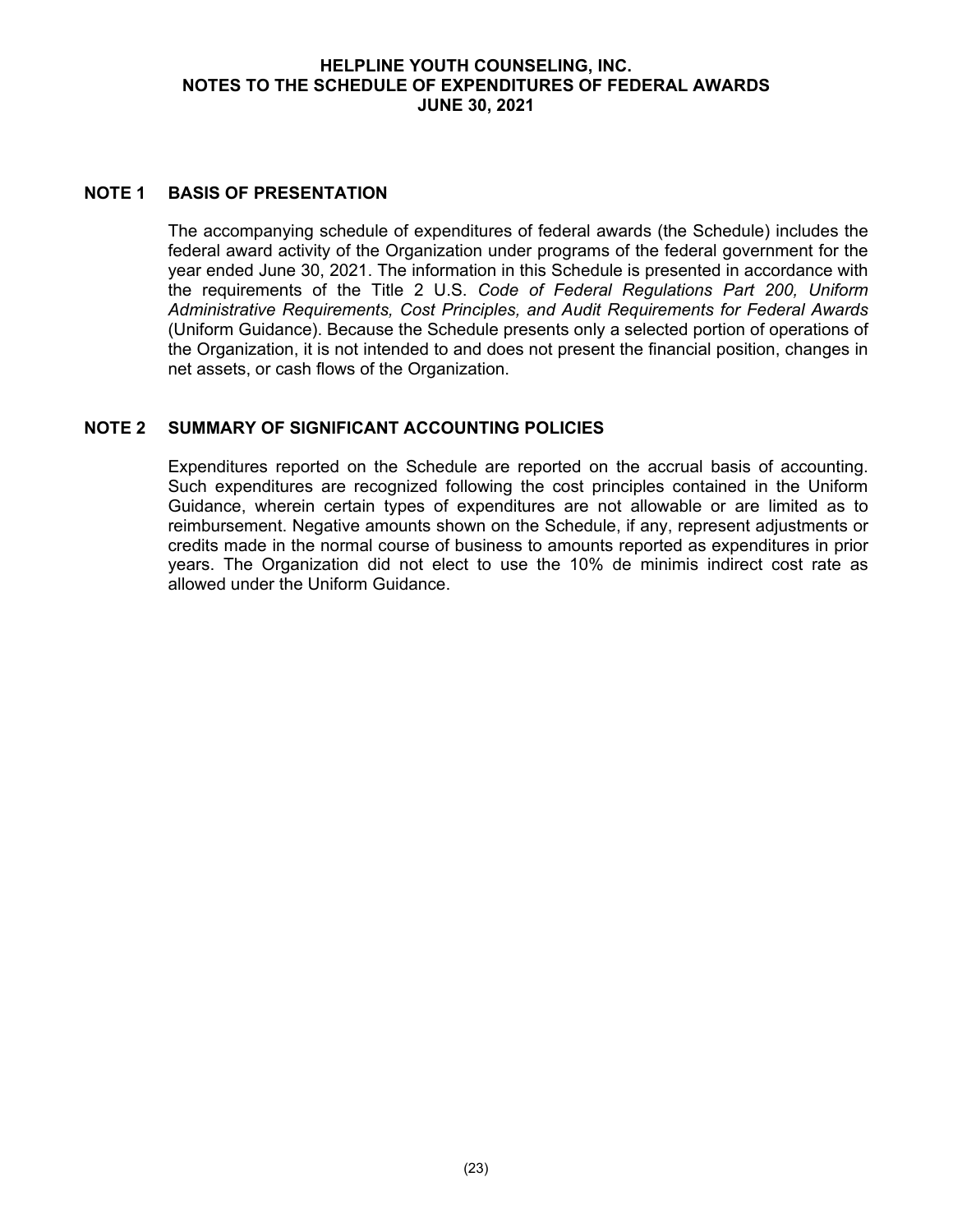## **HELPLINE YOUTH COUNSELING, INC. SCHEDULE OF FINDINGS OF QUESTIONED COSTS YEAR ENDED JUNE 30, 2021**

# **Section I – Summary of Auditors' Results**

# *Financial Statements*

|    | 1. Type of auditors' report issued on whether<br>the financial statements audited were<br>prepared in accordance with GAAP,<br>January 28, 2022: | Unmodified                                                                                                                                                                                                                                                                                                                                                                                                           |     |                                                                                                                                                                                                                                                                                                  |                             |  |
|----|--------------------------------------------------------------------------------------------------------------------------------------------------|----------------------------------------------------------------------------------------------------------------------------------------------------------------------------------------------------------------------------------------------------------------------------------------------------------------------------------------------------------------------------------------------------------------------|-----|--------------------------------------------------------------------------------------------------------------------------------------------------------------------------------------------------------------------------------------------------------------------------------------------------|-----------------------------|--|
|    | 2. Internal control over financial reporting:                                                                                                    |                                                                                                                                                                                                                                                                                                                                                                                                                      |     |                                                                                                                                                                                                                                                                                                  |                             |  |
|    | Material weakness(es) identified?<br>$\bullet$                                                                                                   |                                                                                                                                                                                                                                                                                                                                                                                                                      |     | <u>x</u> no                                                                                                                                                                                                                                                                                      |                             |  |
|    | Significant deficiency(ies) identified?<br>$\bullet$                                                                                             | $\frac{1}{\sqrt{1-\frac{1}{2}}\sqrt{1-\frac{1}{2}}\sqrt{1-\frac{1}{2}}\sqrt{1-\frac{1}{2}}\sqrt{1-\frac{1}{2}}\sqrt{1-\frac{1}{2}}\sqrt{1-\frac{1}{2}}\sqrt{1-\frac{1}{2}}\sqrt{1-\frac{1}{2}}\sqrt{1-\frac{1}{2}}\sqrt{1-\frac{1}{2}}\sqrt{1-\frac{1}{2}}\sqrt{1-\frac{1}{2}}\sqrt{1-\frac{1}{2}}\sqrt{1-\frac{1}{2}}\sqrt{1-\frac{1}{2}}\sqrt{1-\frac{1}{2}}\sqrt{1-\frac{1}{2}}\sqrt{1-\frac{1}{2}}\sqrt{1-\frac$ |     |                                                                                                                                                                                                                                                                                                  | $\frac{x}{1}$ none reported |  |
|    | 3. Noncompliance material to financial<br>statements noted?                                                                                      | ________________ yes                                                                                                                                                                                                                                                                                                                                                                                                 |     | x no                                                                                                                                                                                                                                                                                             |                             |  |
|    | <b>Federal Awards</b>                                                                                                                            |                                                                                                                                                                                                                                                                                                                                                                                                                      |     |                                                                                                                                                                                                                                                                                                  |                             |  |
| 1. | Internal control over major federal programs:                                                                                                    |                                                                                                                                                                                                                                                                                                                                                                                                                      |     |                                                                                                                                                                                                                                                                                                  |                             |  |
|    | Material weakness(es) identified?<br>$\bullet$                                                                                                   | <u>vesta</u>                                                                                                                                                                                                                                                                                                                                                                                                         |     | x no                                                                                                                                                                                                                                                                                             |                             |  |
|    | Significant deficiency(ies) identified?<br>$\bullet$                                                                                             |                                                                                                                                                                                                                                                                                                                                                                                                                      | yes |                                                                                                                                                                                                                                                                                                  | x none reported             |  |
|    | 2. Type of auditors' report issued on<br>compliance for major federal programs:                                                                  | Unmodified                                                                                                                                                                                                                                                                                                                                                                                                           |     |                                                                                                                                                                                                                                                                                                  |                             |  |
|    | 3. Any audit findings disclosed that are required<br>to be reported in accordance with<br>2 CFR 200.516(a)?                                      |                                                                                                                                                                                                                                                                                                                                                                                                                      | yes | $\mathsf{X}$ and $\mathsf{X}$ and $\mathsf{X}$ are $\mathsf{X}$ and $\mathsf{X}$ are $\mathsf{X}$ and $\mathsf{X}$ are $\mathsf{X}$ and $\mathsf{X}$ are $\mathsf{X}$ and $\mathsf{X}$ are $\mathsf{X}$ and $\mathsf{X}$ are $\mathsf{X}$ and $\mathsf{X}$ are $\mathsf{X}$ and $\mathsf{X}$ are | no                          |  |
|    | <b>Identification of Major Federal Programs</b>                                                                                                  |                                                                                                                                                                                                                                                                                                                                                                                                                      |     |                                                                                                                                                                                                                                                                                                  |                             |  |
|    | <b>CFDA Number(s)</b>                                                                                                                            | Name of Federal Program or Cluster                                                                                                                                                                                                                                                                                                                                                                                   |     |                                                                                                                                                                                                                                                                                                  |                             |  |
|    | 93.959                                                                                                                                           | <b>Block Grant for Prevention and Treatment of</b><br>Substance abuse                                                                                                                                                                                                                                                                                                                                                |     |                                                                                                                                                                                                                                                                                                  |                             |  |
|    | Dollar threshold used to distinguish between<br>Type A and Type B programs:                                                                      | \$<br>750,000                                                                                                                                                                                                                                                                                                                                                                                                        |     |                                                                                                                                                                                                                                                                                                  |                             |  |
|    | Auditee qualified as low-risk auditee?                                                                                                           | X.                                                                                                                                                                                                                                                                                                                                                                                                                   | yes |                                                                                                                                                                                                                                                                                                  | no                          |  |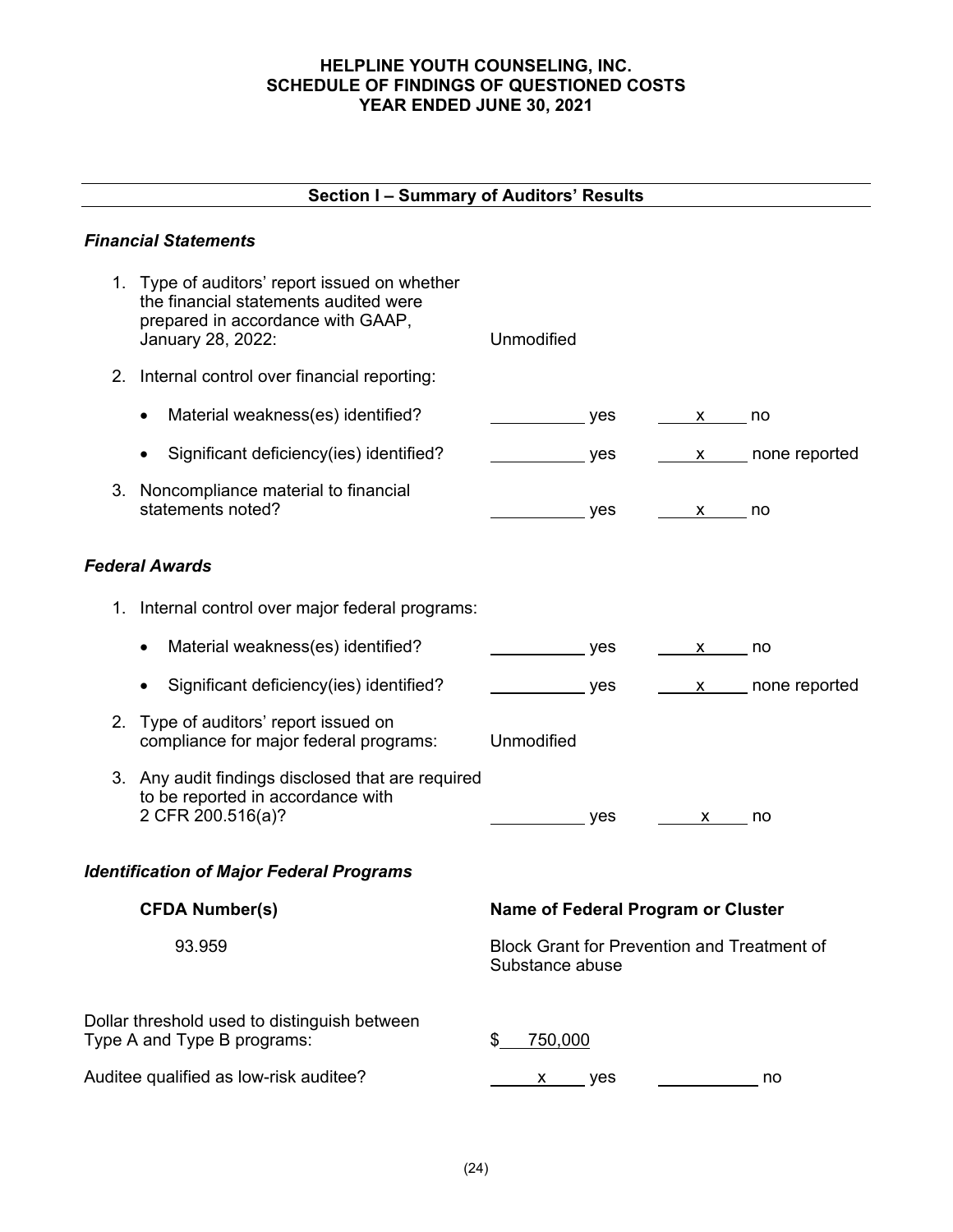### **HELPLINE YOUTH COUNSELING, INC. SCHEDULE OF FINDINGS OF QUESTIONED COSTS (CONTINUED) YEAR ENDED JUNE 30, 2021**

# **Section II – Financial Statement Findings**

Our audit did not disclose any matters required to be reported in accordance with *Government Auditing Standards*.

# **Section III – Findings and Questioned Costs**

Our audit did not disclose any matters required to be reported in accordance with 2 CFR 200.516(a).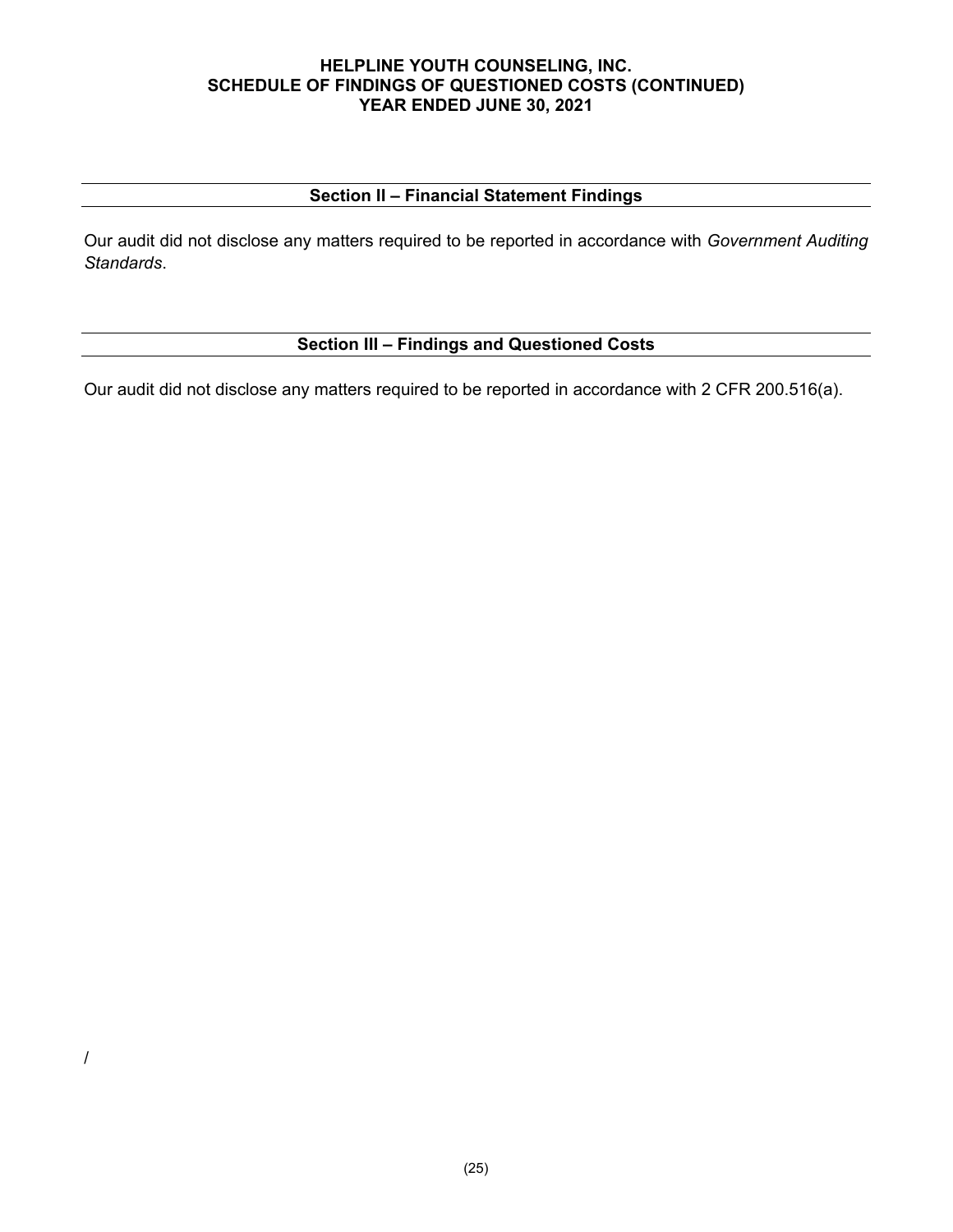## **HELPLINE YOUTH COUNSELING, INC. SCHEDULE OF PRIOR YEAR FINDINGS AND QUESTIONED COSTS YEAR ENDED JUNE 30, 2021**

There were no findings or questioned costs reported for the year ended June 30, 2021.